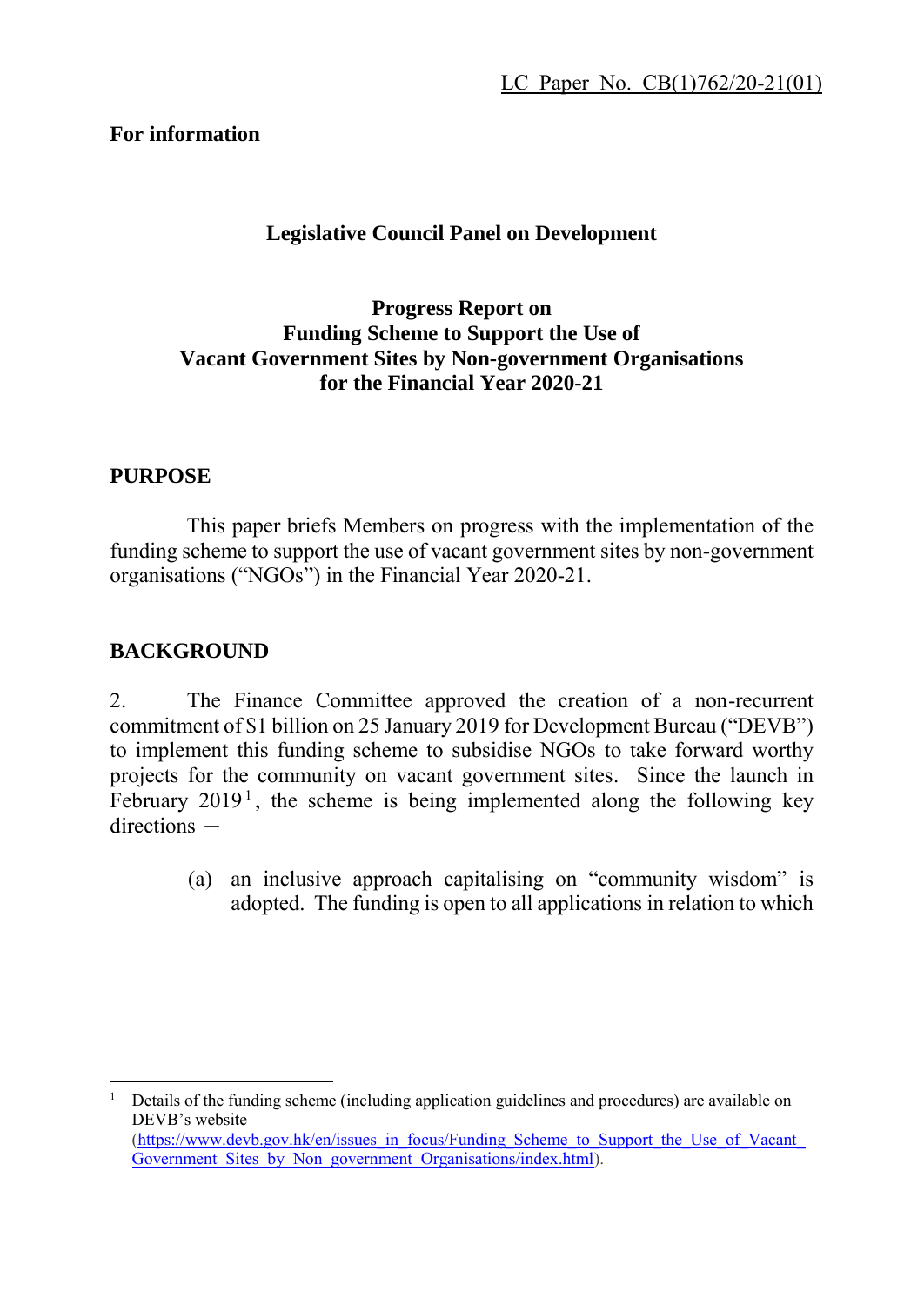in-principle approval of short-term tenancy  $("STT")^2$  has been obtained under the existing Government mechanism for use of the available vacant government sites for community, institutional or other non-profit making purposes. In other words, the funding is not limited to any specific uses as pre-determined by Government;

- (b) the mechanism for submitting and approving funding applications is kept simple to facilitate the kick-starting of worthy projects as early as possible, with appropriate monitoring to ensure effective use of funds; and
- (c) apart from providing funding support, we encourage the contribution of expertise and experience by professionals in the development sector and NGO-applicants in taking forward their projects.

#### *Eligibility*

3. After an NGO has received in-principle approval from a relevant authority for renting a vacant government site (including vacant school premises on government land) under the existing mechanism<sup>3</sup>, it may make an application for funding support under the scheme when it meets any of the following criteria –

 $\overline{a}$ <sup>2</sup> Generally speaking, pending determination or implementation of a long-term use, Lands Department ("LandsD") puts vacant sites under its management to temporary uses by Government bureaux/departments ("B/Ds"). If there is no taker within Government, individual vacant sites may be made available for specific uses supported by relevant B/Ds through open tender (such as STT carparks). For sites with no temporary use identified by Government following the above process, LandsD will publish the relevant information onto its "GeoInfo Map" website [\(https://www.map.gov.hk/gm/map/search/faci/\\_VGS](https://www.map.gov.hk/gm/map/search/faci/_VGS)) to invite tenancy applications by NGOs for community, institutional, or other non-profit-making uses on a short-term basis. If an application is approved, nominal (or concessionary) rent will be charged with policy support by a relevant bureau; in other cases full market rent will be charged. Under LandsD's current practice, STTs let by direct grant are normally granted for a fixed term of a duration ranging from one to five years (in some cases with policy justifications a longer term of up to seven years may be granted), thereafter to be renewed monthly or quarterly depending on circumstances.

<sup>3</sup> At present, in relation to unleased and unallocated government sites under LandsD's management and may be suitable for temporary uses by way of STTs, District Lands Offices of LandsD would, upon receipt of an application from an NGO, consult relevant B/Ds on the proposal. A prerequisite for the approval of a valid application is that policy support has been given by a relevant bureau whose portfolio oversees the provision of services related to the relevant community, institutional or other non-profit-making use being applied for.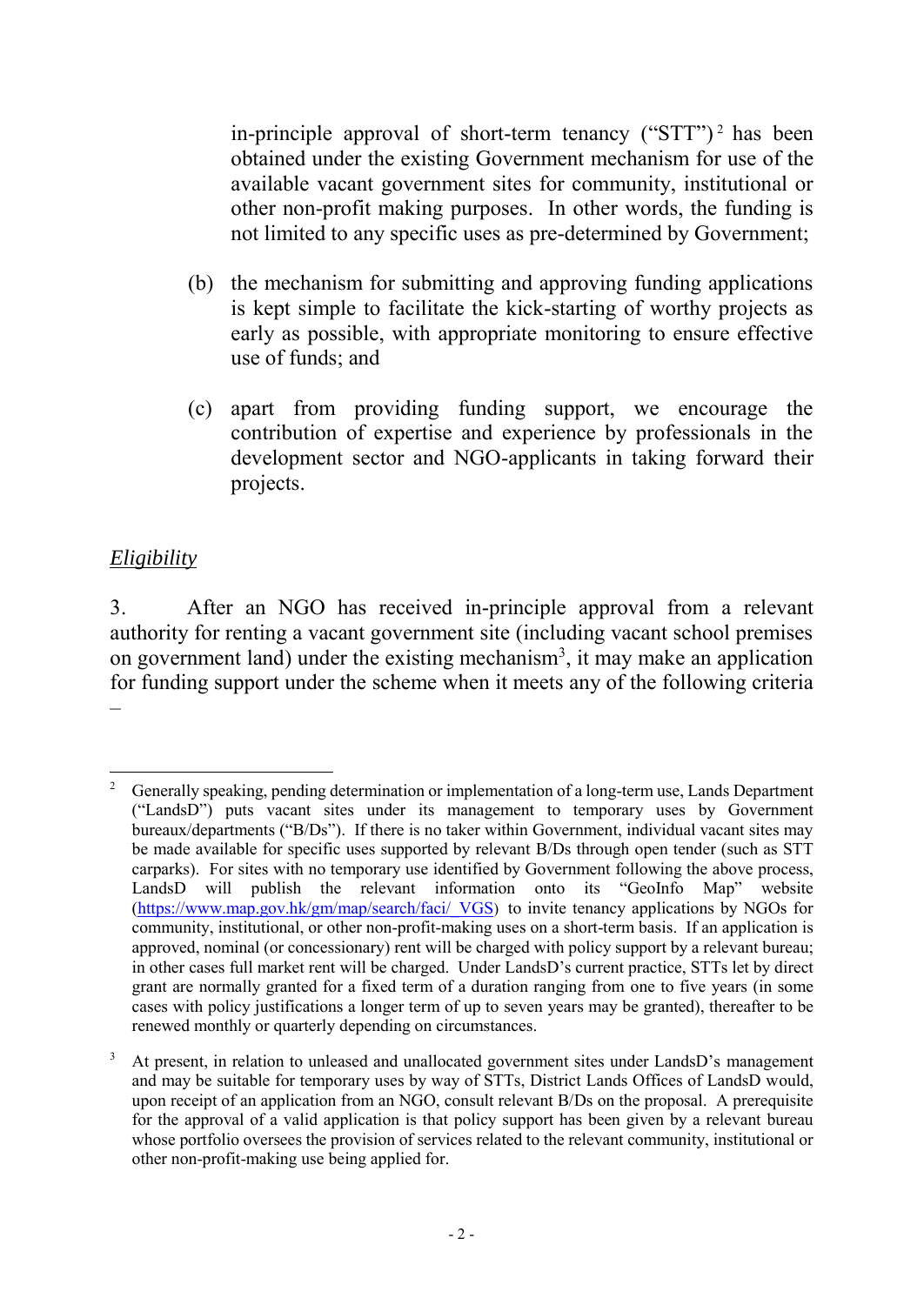- (a) it is a charitable institution or trust of a public character exempted from tax under the Inland Revenue Ordinance, or a company incorporated under the Companies Ordinance as a limited company by guarantee whose objects and powers do not include distribution of profits to members, or a non-profit-making society registered or body established under any legislation in Hong Kong; or
- (b) it takes the form of a social enterprise.

### *Scope of Financial and Technical Support*

4. The funding scheme provides successful NGO-applicants with subsidies to support one-off, basic, and essential restoration works required to make the sites/premises fit for use. Such works may include, for example, slope upgrading, site formation, erection of temporary structures, provision of sewerage/drainage or other basic facilities, pedestrian/vehicular access, renovation of existing premises, installation of fire safety equipment or barrier-free facilities, etc. The costs in relation to consultancy services commissioned to determine the technical feasibility or parameters of the proposed works<sup>4</sup> may also be covered.

5. Nevertheless, the funding scheme is not intended to cover the cost for interior fitting-out, or the cost of furniture and equipment procured purely for the NGOs, or other operating or recurrent expenses to be incurred, in implementing the proposed short-term use on the vacant sites.

6. The funding to be allocated to each approved project varies, depending on a number of project-specific factors, in particular the size of the site, existing conditions, construction requirements, and the uses proposed. This notwithstanding, the financial subsidy for each approved project is capped at \$60 million. Generally speaking, depending on the scale of an individual project, DEVB may process and approve funding applications for the project in stages. In other words, we would consider approving the cost for detailed design and site investigation in the first stage, so that NGO-applicants can start preliminary work first. When the detailed design is completed, and when the cost estimation of the proposed construction works is more mature, we would then consider approving and granting funding for the second project stage.

 $\overline{a}$ 

The consultancy services may cover  $-$ 

<sup>(</sup>a) detailed design of the proposed restoration works, and engagement of contractors to pursue preliminary work for site investigation and surveys;

<sup>(</sup>b) submissions of building plans or relevant proposals to satisfy a regulatory requirement;

<sup>(</sup>c) tendering and management of works contracts; and

<sup>(</sup>d) site supervision.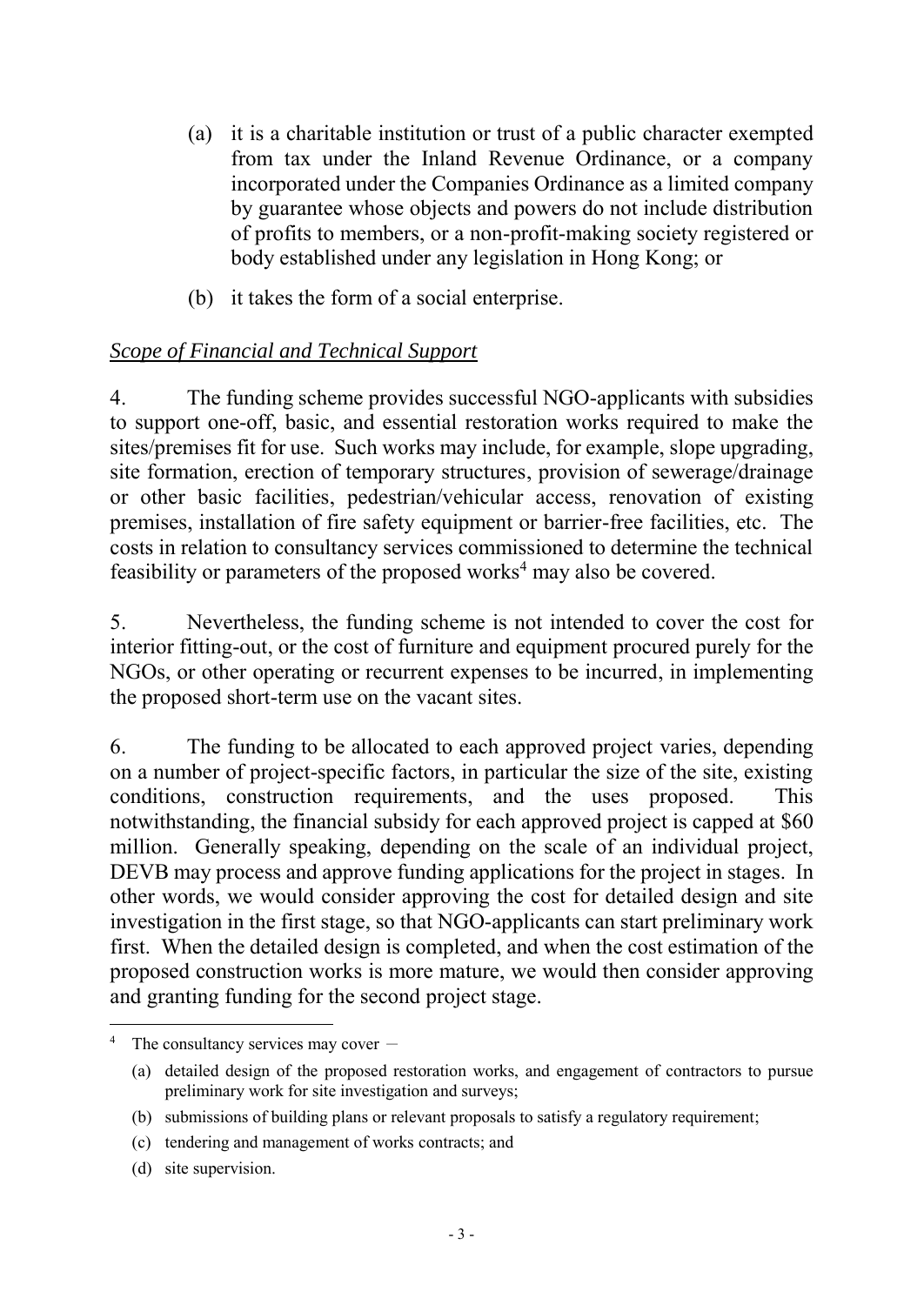7. The construction or restoration works on the vacant sites or school premises are essentially executed by consultants, professionals, and contractors engaged by the relevant NGOs, upon approval of the funding applications. Considering that some NGO-applicants may not be well versed or experienced in project planning and works management, DEVB and government professional departments may provide technical advice for applicants and their hired professionals, so that we work together to address some site-specific challenges and support the smooth completion of projects.

#### *Assessment Mechanism*

8. An inter-departmental Assessment Committee chaired by DEVB is responsible for assessing applications. The Assessment Committee is comprised of directorate officers of DEVB and relevant professional departments<sup>5</sup>. In general, the Assessment Committee takes around four months on average to complete an assessment of an application (which may be an application for the first stage of the project), counting from the time when the NGO-applicant submits sufficient information and the Secretariat completes verification thereof.

9. The Assessment Committee focuses on the technical aspects of the proposed works to ensure that they would be within the scope and financial ceiling mentioned above. In particular, the Assessment Committee would see to it that the amount of funding granted to each approved project should be in line with the principles of economy, efficiency, and effectiveness in the use of resources thereby achieving good value for money. The Assessment Committee would also look into the experience and capability of applicants, and the timeframe proposed by them in implementing the projects.

#### **PROGRESS OF IMPLEMENTATION**

10. During the Financial Year 2020-21, DEVB received 11 fresh applications, of which eight have been granted first-stage funding, and the remaining three are being processed. In addition, two projects (for which the firststage funding were approved in the Financial Year 2019-20) were granted further

 $\overline{a}$ The Assessment Committee is chaired by Deputy Secretary for Development (Planning and Lands). The membership is comprised of officers from ten professional departments, including Architectural Services Department, Buildings Department, Civil Engineering and Development Department, Drainage Services Department, Environmental Protection Department, Fire Services Department, Government Property Agency, LandsD, Planning Department, and Transport Department.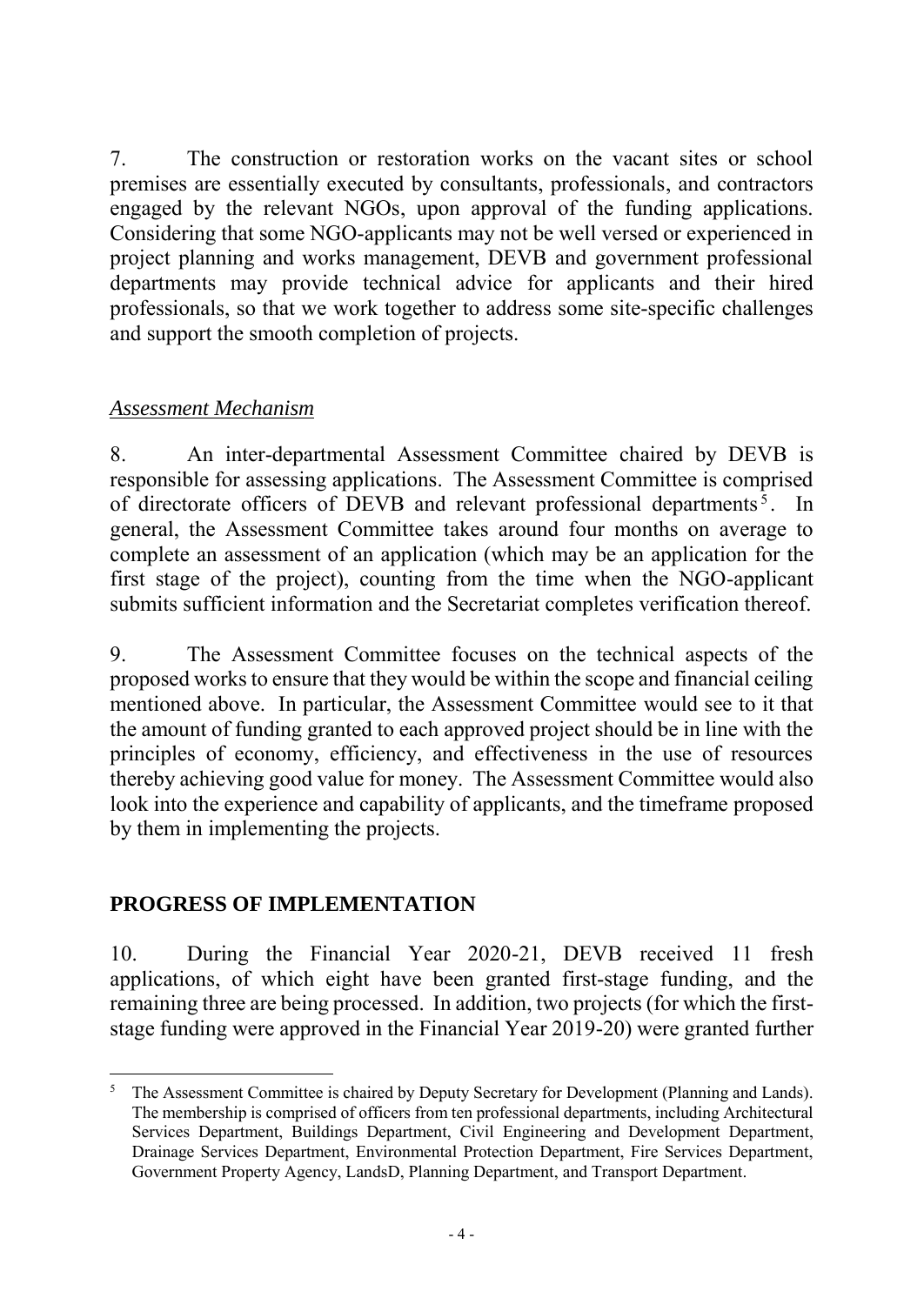funding to commence and implement construction works. Counting all projects approved during the last two Financial Years, as at 31 March 2021, a total sum of about \$164 million were approved for NGOs to take forward a variety of worthy projects on 16 vacant government sites. None of the applications for funding received since the launch of the scheme has been rejected. A list of these approved projects is at **Annex A**. Details of each item are set out at **Annex B**.

11. Among the 16 approved applications, one has completed the restoration works, and the proposed use commenced operation in February 2021. Three projects have begun constructions works, which are expected to be completed within 3 to 12 months. Detailed design and site investigation for the rest of 12 projects are to be completed within this year or next, before proceeding to the construction stage. While the NGO-applicants and their hired professionals were dedicated in delivering their initiatives, the progress of the detailed design and implementation of construction works in some individual projects were inevitably affected by the COVID-19 pandemic. DEVB would continue to work closely with these NGOs to overcome challenges and accelerate progress, such that the approved projects will be carried out smoothly as planned.

### **MONITORING AND CONTROL**

12. Apart from executing the relevant STT, successful applicants are required to sign a funding agreement with DEVB. Each approved grant is disbursed by installments, normally on a reimbursement basis, subject to the fulfillment of project milestones in the funding agreement and the verification of certified invoices or bills. If an NGO indicates genuine difficulty in using its own cash flow to settle bills before seeking a reimbursement subsequently, DEVB would, in accordance with actual circumstances of individual cases, consider granting an advance payment on a limited basis for the NGO to settle any outstanding bill as soon as possible and proceed with the project.

13. Successful applicants must keep a proper set of books and records for their projects receiving funding support under the scheme. They are required to submit regular progress and financial reports against the milestones agreed in the funding agreements before project completion. They are also required to submit audited statements certified by independent auditors upon project completion. DEVB may suspend disbursement of funding or cease a project in case of unsatisfactory project progress or contravention of the scheme guidelines.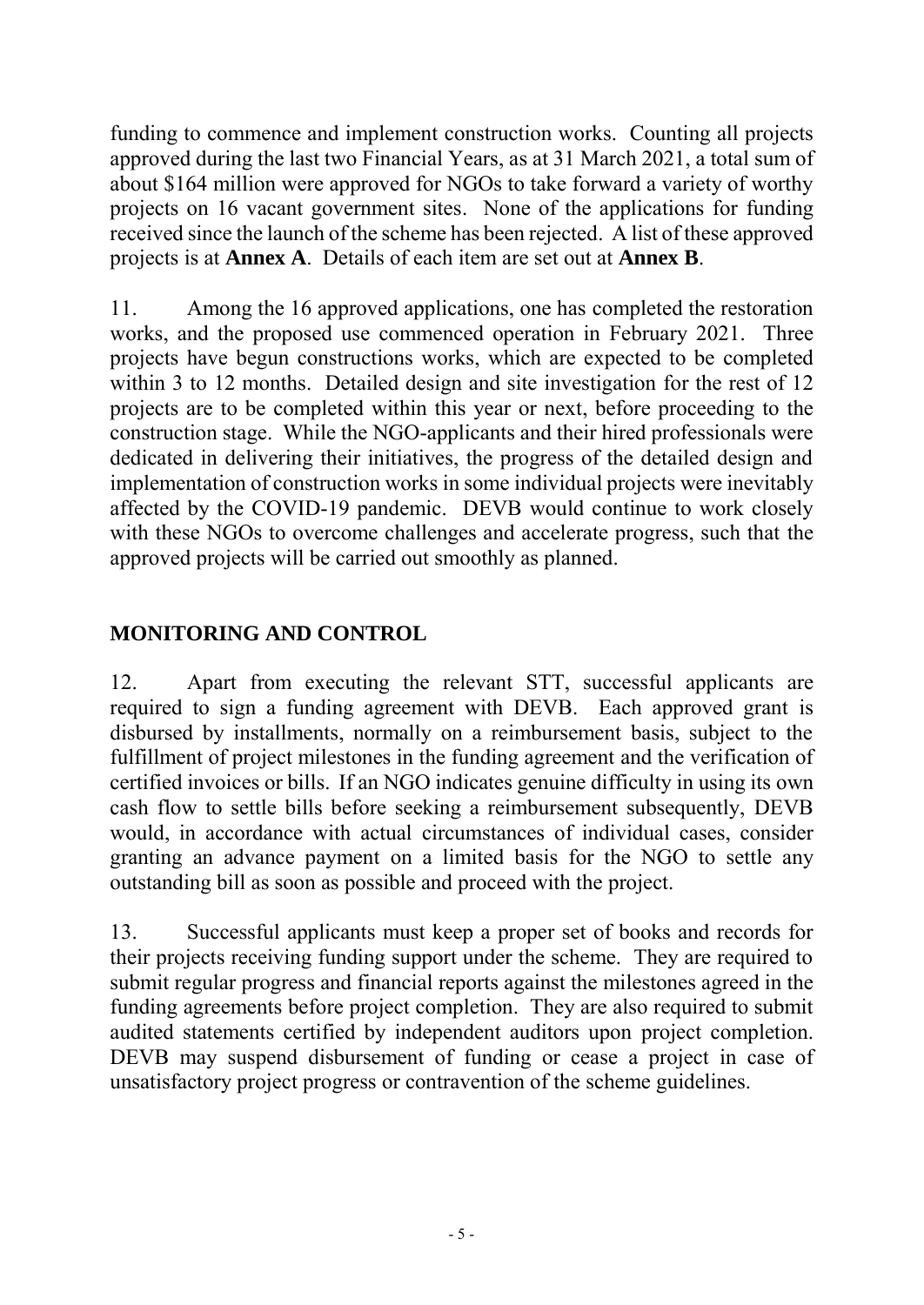#### **WAY FORWARD**

14. During the Financial Year, DEVB stepped up publicity and promotional initiatives to increase the public's awareness of the funding scheme, and reached out to more than 20 organisations to introduce the scheme and solicit potential applications. With more approved projects being delivered next year and beyond, we are expecting more previously vacant sites or premises on government land being utilised again for gainful community purposes. We would continue to review the implementation of the scheme in the light of experience accumulated.

**Development Bureau April 2021**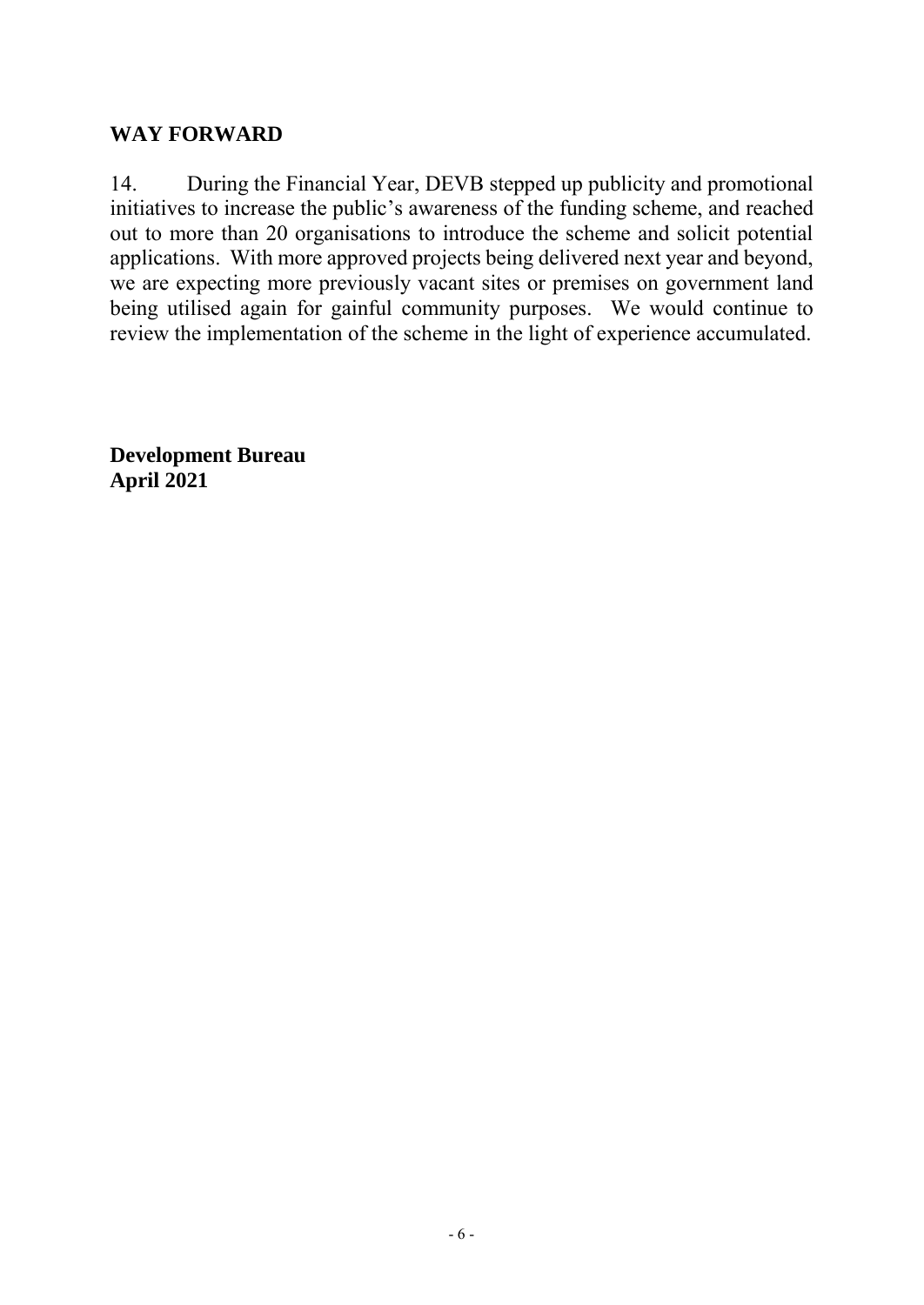**Annex A**

#### **Funding Scheme to Support the Use of Vacant Government Sites by Non-government Organisations Applications with Funding Approved (As at 31 March 2021)**

|                         | <b>Site Location</b>                                                                                   | <b>Name of Applicant</b>             | <b>Short-term Uses</b><br><b>Applied For</b> | <b>Initial Funding</b><br><b>Applied For</b><br>By NGOs <sup>*</sup><br>$($$ million $)$ | <b>Ceiling of Funding</b><br>Approved <sup>#</sup><br>(\$ million) | <b>Time of Signing Funding</b><br><b>Agreement</b> |
|-------------------------|--------------------------------------------------------------------------------------------------------|--------------------------------------|----------------------------------------------|------------------------------------------------------------------------------------------|--------------------------------------------------------------------|----------------------------------------------------|
|                         | (A) Construction works completed                                                                       |                                      |                                              |                                                                                          |                                                                    |                                                    |
|                         | Small Trader New Village, Nam Sang<br>Wai, Yuen Long<br>(Ex-Small Trader New Village Public<br>School) | Yuen Long Kam<br>Kwong Church        | Community service<br>centre                  | \$7                                                                                      | Total: \$7.5                                                       | October 2019                                       |
|                         | (B) Construction works in progress                                                                     |                                      |                                              |                                                                                          |                                                                    |                                                    |
|                         | Shing Sai Road, Kennedy Town                                                                           | Rough C                              | Community garden                             | \$41                                                                                     | Stage 1: \$2.6<br>Stage 2: \$35.6<br>Total: \$38.2                 | Stage 1: June 2019<br>Stage 2: October 2019        |
| 3                       | Ko Po San Tsuen, Kam Tin,<br>Yuen Long                                                                 | House of Joy &<br>Mercy              | Animal boarding<br>establishment             | \$6                                                                                      | Total: \$13.9                                                      | October 2019;<br>September 2020<br>(supplementary) |
| $\overline{\mathbf{4}}$ | Lin Ma Hang Road, Ta Kwu Ling<br>(Ex-Sam Wo Public School)                                             | Hong Kong Seeing<br>Eye Dog Services | Guide dog training<br>school                 | \$39                                                                                     | Stage $1: $3$<br>Stage 2: \$53.4<br>Total: \$56.4                  | Stage 1: October 2019<br>Stage 2: December 2020    |

#### **Notes:**

- \* Initial estimated project cost indicated on the application forms.
- # DEVB has discussed and clarified essential details of the proposed works and the cost estimates with NGO-applicants with reference to the information provided in their application forms. Upon verification, availability of the detailed design and quantity surveying assessment, the Assessment Committee would consider and decide on the funding ceiling approved for individual projects. As NGOs might not be able to grasp the estimated expenditure realistically at the time when they submitted applications, the approved funding ceiling could be different from or higher than the funding amount originally applied for. The approved funding ceiling may also be adjusted during different stages of project preparation to take account of changing circumstances, such as enhancement in facilities and tender results. The actual funding to be disbursed by installments (on a reimbursement basis) would depend on the actual costs incurred.

Applications with supplementary/ Stage 2 funding approved in 2020-21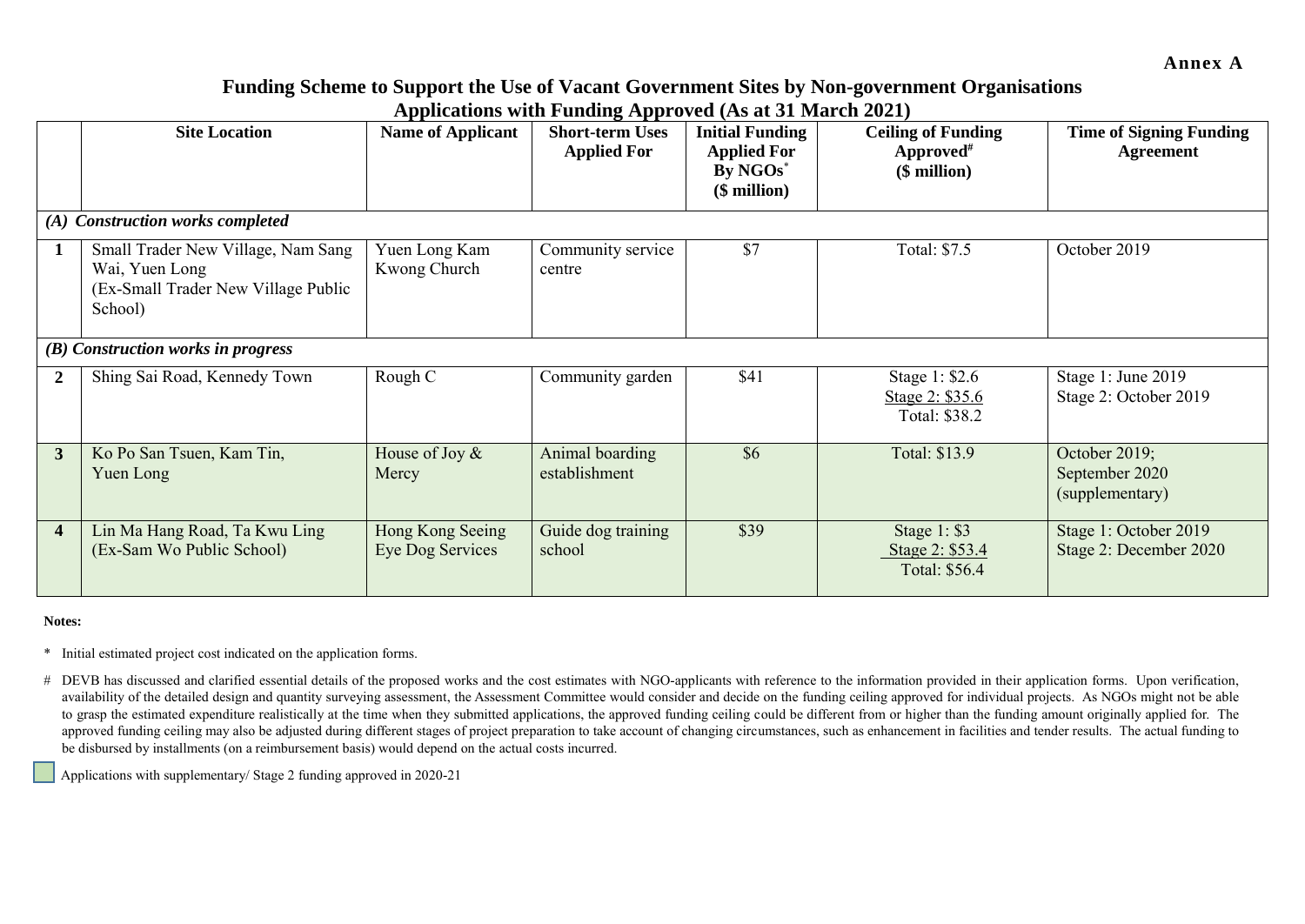|                | <b>Site Location</b>                                                     | <b>Name of Applicant</b>                            | <b>Short-term Uses</b><br><b>Applied For</b> | <b>Initial Funding</b><br><b>Applied For</b><br>By NGOs*<br>$($$ million $)$ | <b>Ceiling of Funding</b><br>Approved <sup>#</sup><br>$($$ million $)$ | <b>Time of Signing Funding</b><br>Agreement |
|----------------|--------------------------------------------------------------------------|-----------------------------------------------------|----------------------------------------------|------------------------------------------------------------------------------|------------------------------------------------------------------------|---------------------------------------------|
|                | (C) Detailed design and site investigation in progress                   |                                                     |                                              |                                                                              |                                                                        |                                             |
| 5              | Ha Chuk Yuen Road, San Tin, Yuen<br>Long<br>(Ex-Chuk Hing Public School) | Fruit Garden Social<br>Enterprise                   | Community service<br>centre                  | \$25                                                                         | Stage 1: \$2.1                                                         | November 2019                               |
| 6              | Tan Kwai Tsuen, Yuen Long<br>(Ex-Ying Yin Catholic Primary<br>School)    | Muhammadia Ghosia<br>Islamic Association            | Community service<br>centre                  | \$17                                                                         | Stage 1: \$2.8                                                         | <b>May 2020</b>                             |
| $\overline{7}$ | Ko Po San Tsuen, Kam Tin,<br>Yuen Long                                   | HK Saving Cat and<br>Dog Association                | Animal boarding<br>establishment             | \$22                                                                         | Stage 1: \$4.2                                                         | <b>May 2020</b>                             |
| 8              | Cox's Road, Yau Tsim Mong<br>(Ex-Portuguese Community School)            | Hong Kong<br><b>Repertory Theatre</b>               | Theatre education<br>centre                  | \$47                                                                         | Stage 1: \$8.3                                                         | June 2020                                   |
| 9              | Chuen Lung, Tsuen Wan<br>(Ex-Koon Man School)                            | Hong Kong<br>Photographic Culture<br>Association    | Photography<br>resource centre               | \$18                                                                         | Stage 1: \$3                                                           | August 2020                                 |
| 10             | Ping Shan, Tin Shui Wai                                                  | Tin Shui Wai<br>Community<br>Development<br>Network | Farming and<br>fishery education<br>centre   | \$5                                                                          | Stage $1: $2$                                                          | October 2020                                |

**Notes:**

Applications with Stage 1 funding approved in 2020-21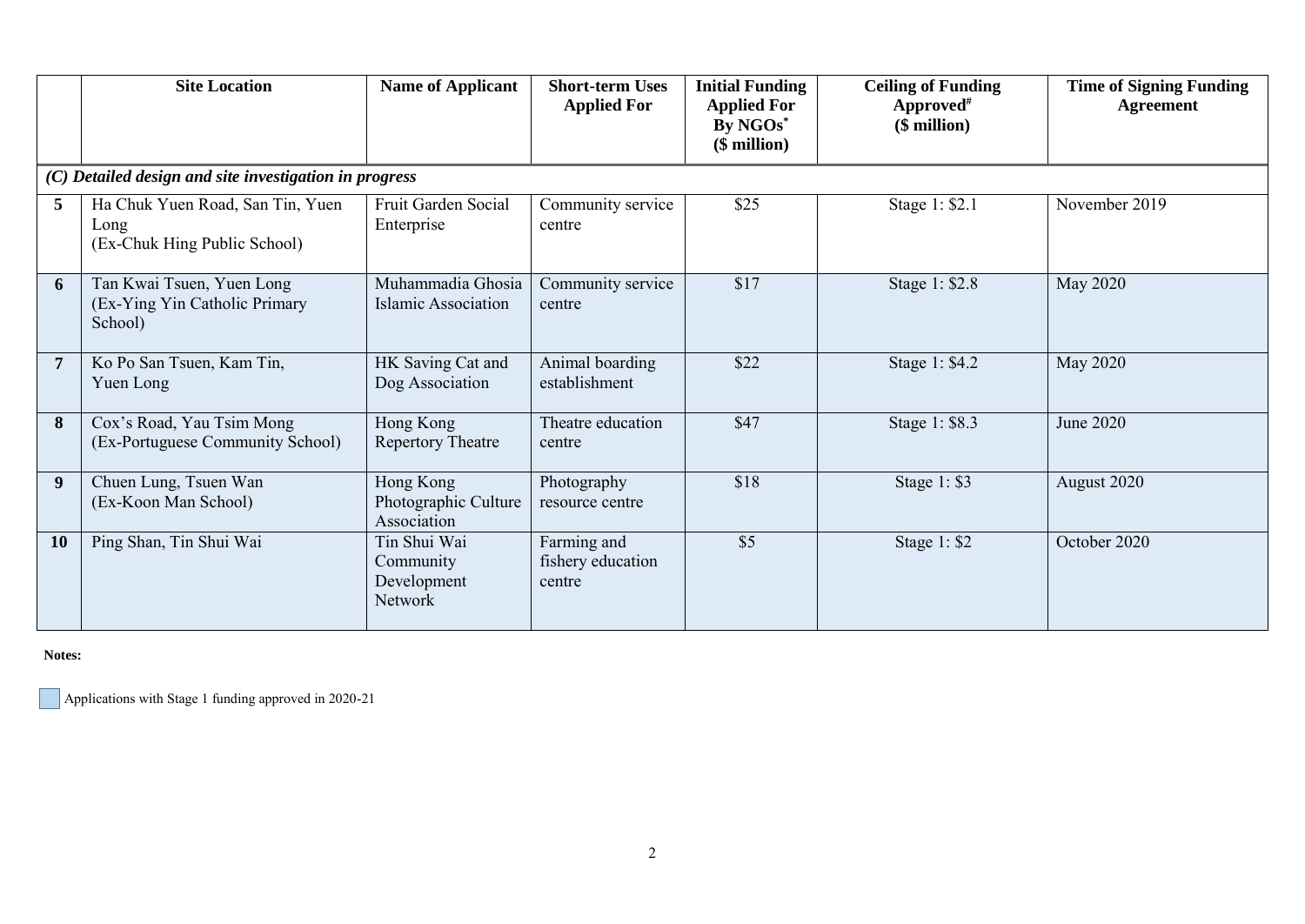|    | <b>Site Location</b>                                                                                            | <b>Name of Applicant</b>                      | <b>Short-term Uses</b><br><b>Applied For</b>                     | <b>Initial Funding</b><br><b>Applied For</b><br>By NGOs*<br>$$$ million $)$ | <b>Ceiling of Funding</b><br>Approved <sup>#</sup><br>$($$ million $)$ | <b>Time of Signing Funding</b><br><b>Agreement</b> |
|----|-----------------------------------------------------------------------------------------------------------------|-----------------------------------------------|------------------------------------------------------------------|-----------------------------------------------------------------------------|------------------------------------------------------------------------|----------------------------------------------------|
|    | (C) Detailed design and site investigation in progress                                                          |                                               |                                                                  |                                                                             |                                                                        |                                                    |
| 11 | Mai Po San Tsuen, Mai Po, Yuen<br>Long (Ex-Koon Ying Public School)                                             | Anfield Hearts<br>Foundation                  | Non-profit school<br>for children with<br>special needs          | \$13                                                                        | Stage 1: \$3.3                                                         | November 2020                                      |
| 12 | Quarry Bay Harbourfront                                                                                         | St. James' Settlement                         | Open recreation<br>and sitting out area                          | \$60                                                                        | Stage 1: \$1.3                                                         | March 2021                                         |
| 13 | Wai Tau Village, Tai Po<br>(Ex-Wai Tau School)                                                                  | Positive Life<br>Association                  | Non-profit<br>kindergarten for<br>children with<br>special needs | \$60                                                                        | Stage 1: \$6.9                                                         | March 2021                                         |
|    | (D) Applications in relation to transitional housing                                                            |                                               |                                                                  |                                                                             |                                                                        |                                                    |
| 14 | Victoria Road, Mount Davis<br>(Ex-Mount Davis Caritas Centre &<br>Ex-Mount Davis Caritas Jockey Club<br>Hostel) | Society for<br>Community<br>Organization      | Transitional<br>housing                                          | \$5.9                                                                       | Total: $$7.4$ $*$                                                      | October 2019                                       |
| 15 | Yip Shing Street, Kwai Chung                                                                                    | The Hong Kong<br>Council of Social<br>Service | Transitional<br>housing                                          | Preliminary<br>work: \$2.9                                                  | Preliminary work: \$2.9 $*$                                            | November 2019                                      |
| 16 | Junction at Hoi Hing Road/Hoi Kok<br>Street, Tsuen Wan                                                          | Yan Chai Hospital<br>Board                    | Transitional<br>housing                                          | Preliminary<br>work: \$3.3                                                  | Preliminary work: \$3.3 $\text{\textdegree}$                           | April 2020                                         |

#### **Notes:**

& These applications are transitional housing projects on vacant government land, with a total of funding capped at about \$13.6 million granted to three NGO-applicants for kick-starting the projects as soon as possible. As the Finance Committee approved on 7 March 2020 the creation by Transport and Housing Bureau of a non-recurrent commitment of \$5 billion to implement the "Funding Scheme to Support" Transitional Housing Projects by Non-government Organisations", funding applications in relation to transitional housing projects thereafter, including the remaining construction cost for two projects (item no. 15 and 16), would be processed and assessed under that new scheme.

Applications with Stage 1 funding approved in 2020-21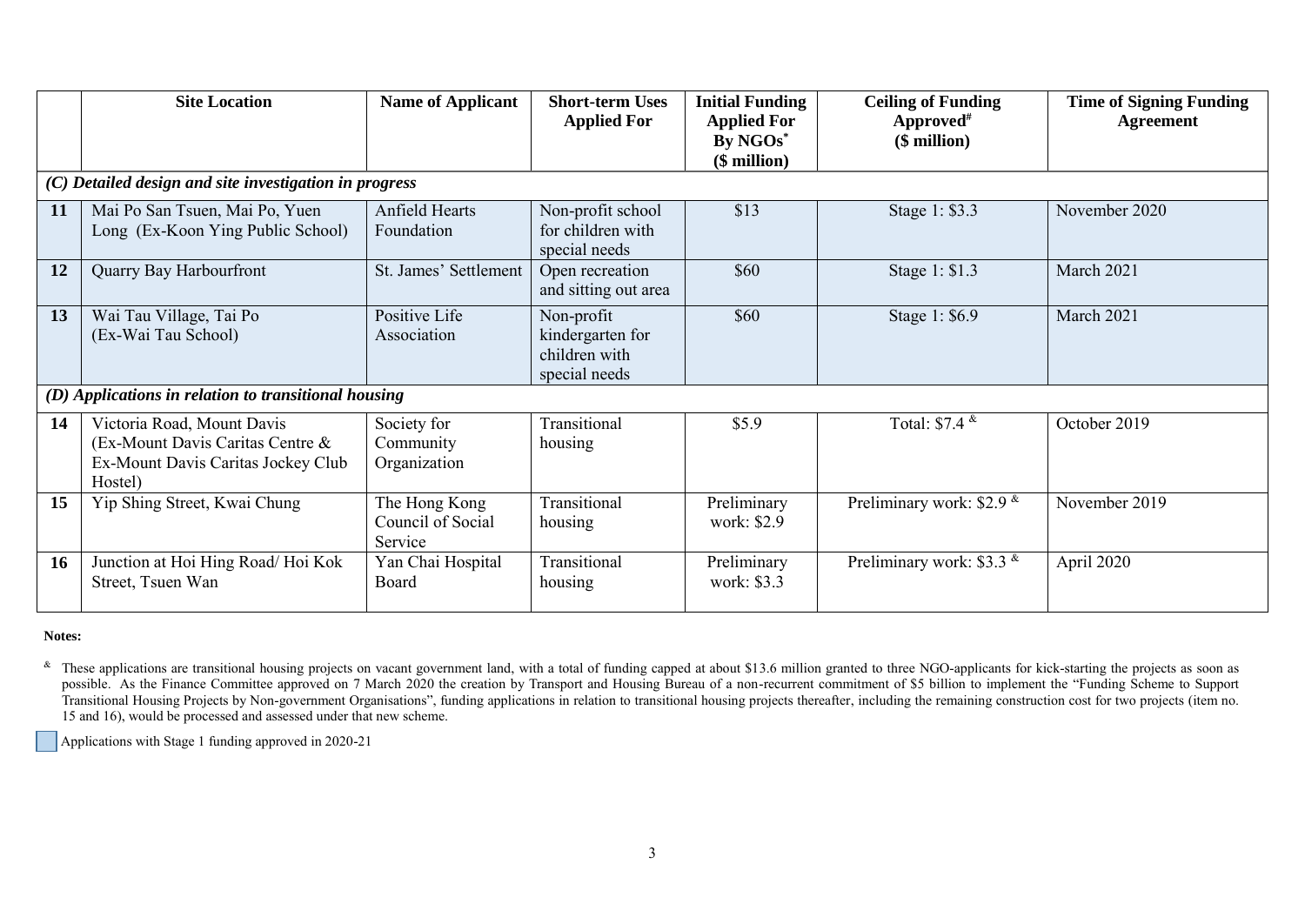# **Details of Applications Approved**

## **(A) Construction works completed**

| <b>A. Basic Information</b>                  |                                                                                                                                                                                                    |  |  |
|----------------------------------------------|----------------------------------------------------------------------------------------------------------------------------------------------------------------------------------------------------|--|--|
| Name of Applicant:                           | Yuen Long Kam Kwong Church                                                                                                                                                                         |  |  |
| Site Location:                               | Small Trader New Village, Nam Sang Wai, Yuen Long                                                                                                                                                  |  |  |
|                                              | (Ex-Small Trader New Village Public School)                                                                                                                                                        |  |  |
| Current Outline Zoning Plan (OZP)<br>Zoning: | "Undetermined"                                                                                                                                                                                     |  |  |
| STT Term:                                    | 3 years certain and thereafter quarterly                                                                                                                                                           |  |  |
| Site Area:                                   | About 900 square metres $(m^2)$                                                                                                                                                                    |  |  |
| Short-term Uses Applied For:                 | Community service centre                                                                                                                                                                           |  |  |
|                                              | The NGO revitalised the previous vacant school premises into a<br>community service centre with function rooms and indoor space<br>to provide a wide range of social services for local residents. |  |  |
| <b>B. Details of Funding Approved</b>        |                                                                                                                                                                                                    |  |  |
| Initial Funding Applied For:                 | \$7 million                                                                                                                                                                                        |  |  |
| Ceiling of Funding Approved:                 | \$7.5 million                                                                                                                                                                                      |  |  |
| Time of Signing Funding<br>Agreement:        | October 2019                                                                                                                                                                                       |  |  |
| Scope of Funding:                            | funding approved covered the detailed<br>The<br>design,<br>site<br>investigation, and repair works.                                                                                                |  |  |
| <b>Completion Time:</b>                      | Works were completed in Q3/2020. The community service<br>centre commenced operation in February 2021.                                                                                             |  |  |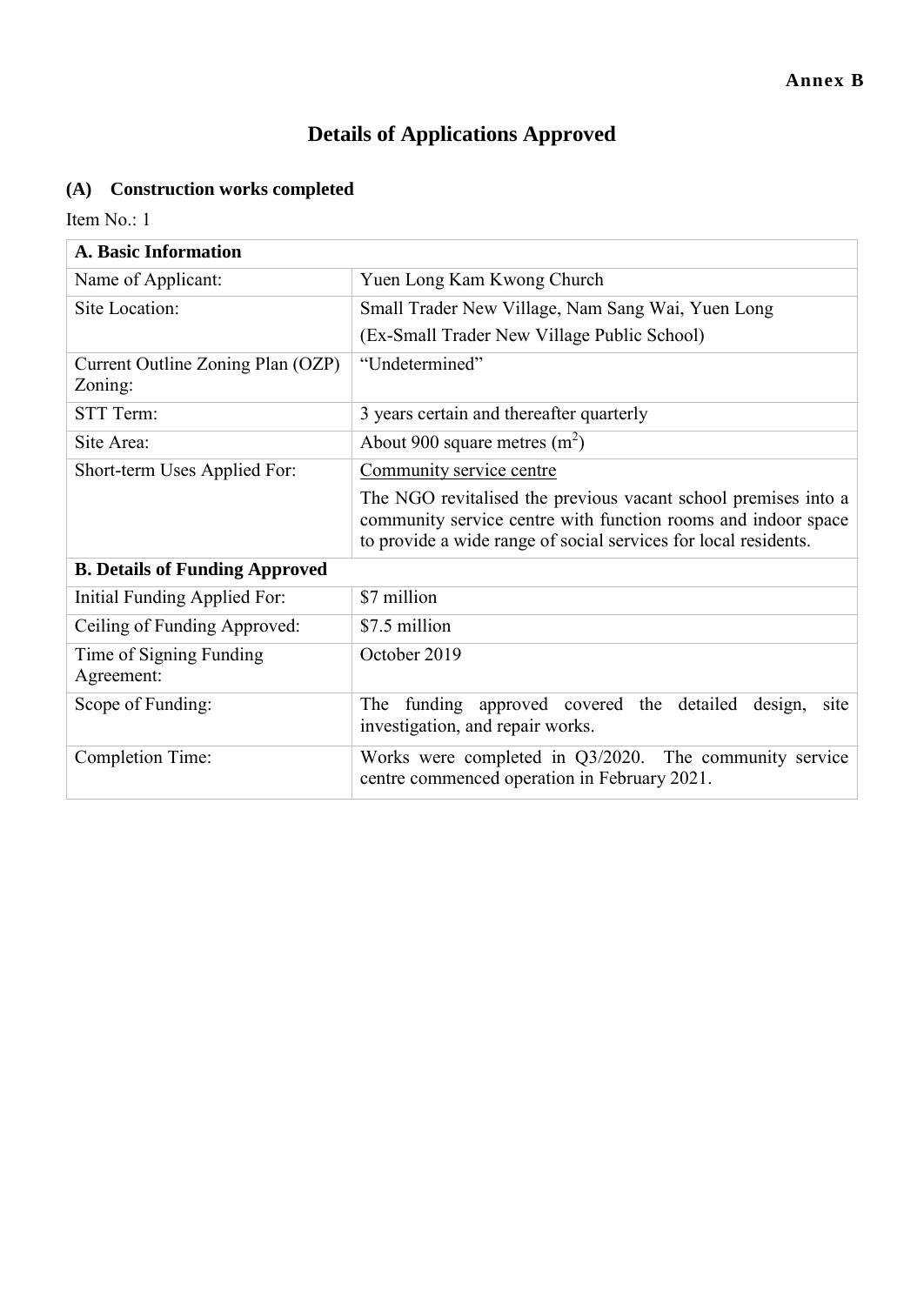# **(B) Construction works in progress**

| A. Basic Information                  |                                                                                                                                                                                                                                                                                                                                              |  |  |  |
|---------------------------------------|----------------------------------------------------------------------------------------------------------------------------------------------------------------------------------------------------------------------------------------------------------------------------------------------------------------------------------------------|--|--|--|
| Name of Applicant:                    | Rough C                                                                                                                                                                                                                                                                                                                                      |  |  |  |
| Site Location:                        | Shing Sai Road, Kennedy Town                                                                                                                                                                                                                                                                                                                 |  |  |  |
| Current OZP Zoning:                   | "Other Specified Uses" annotated "Cargo Handling Area"                                                                                                                                                                                                                                                                                       |  |  |  |
| STT Term:                             | 3 years certain and thereafter quarterly                                                                                                                                                                                                                                                                                                     |  |  |  |
| Site Area:                            | About $1,900 \text{ m}^2$                                                                                                                                                                                                                                                                                                                    |  |  |  |
| Short-term Uses Applied For:          | Community garden                                                                                                                                                                                                                                                                                                                             |  |  |  |
|                                       | Upon completion of construction works, the community garden would<br>operate to bring diversity and vibrancy to the Belcher Bay Promenade,<br>and its animal-friendly outdoor area (about $1500 \text{ m}^2$ ) would be open all<br>day for use by members of the public. In addition, a greenhouse would<br>help promote community farming. |  |  |  |
| <b>B. Details of Funding Approved</b> |                                                                                                                                                                                                                                                                                                                                              |  |  |  |
| Initial Funding Applied For:          | \$41 million                                                                                                                                                                                                                                                                                                                                 |  |  |  |
| Ceiling of Funding                    | Stage 1: \$2.6 million                                                                                                                                                                                                                                                                                                                       |  |  |  |
| Approved:                             | Stage $2: $35.6$ million                                                                                                                                                                                                                                                                                                                     |  |  |  |
|                                       | Total: \$38.2 million                                                                                                                                                                                                                                                                                                                        |  |  |  |
| Time of Signing Funding<br>Agreement: | Stage 1: June 2019<br>Stage 2: October 2019                                                                                                                                                                                                                                                                                                  |  |  |  |
| Scope of Funding:                     | Stage 1: Detailed design and site investigation                                                                                                                                                                                                                                                                                              |  |  |  |
|                                       | The funding is approved for engaging consultants to prepare a detailed<br>design and statutory submissions, and for engaging contractors to carry<br>out site investigation and surveys.                                                                                                                                                     |  |  |  |
|                                       | Stage 2: Construction works                                                                                                                                                                                                                                                                                                                  |  |  |  |
|                                       | The funding is approved for constructing a community garden<br>comprising a greenhouse, farming and open areas, and ancillary<br>facilities including rain shelters, event space, etc.                                                                                                                                                       |  |  |  |
| Progress:                             | Construction commenced in Q2/2020.                                                                                                                                                                                                                                                                                                           |  |  |  |
| <b>Expected Completion Time:</b>      | Construction works for a part of the site area were completed and open<br>to the public in October 2020.<br>The remaining works would be<br>completed by Q2/2021.                                                                                                                                                                            |  |  |  |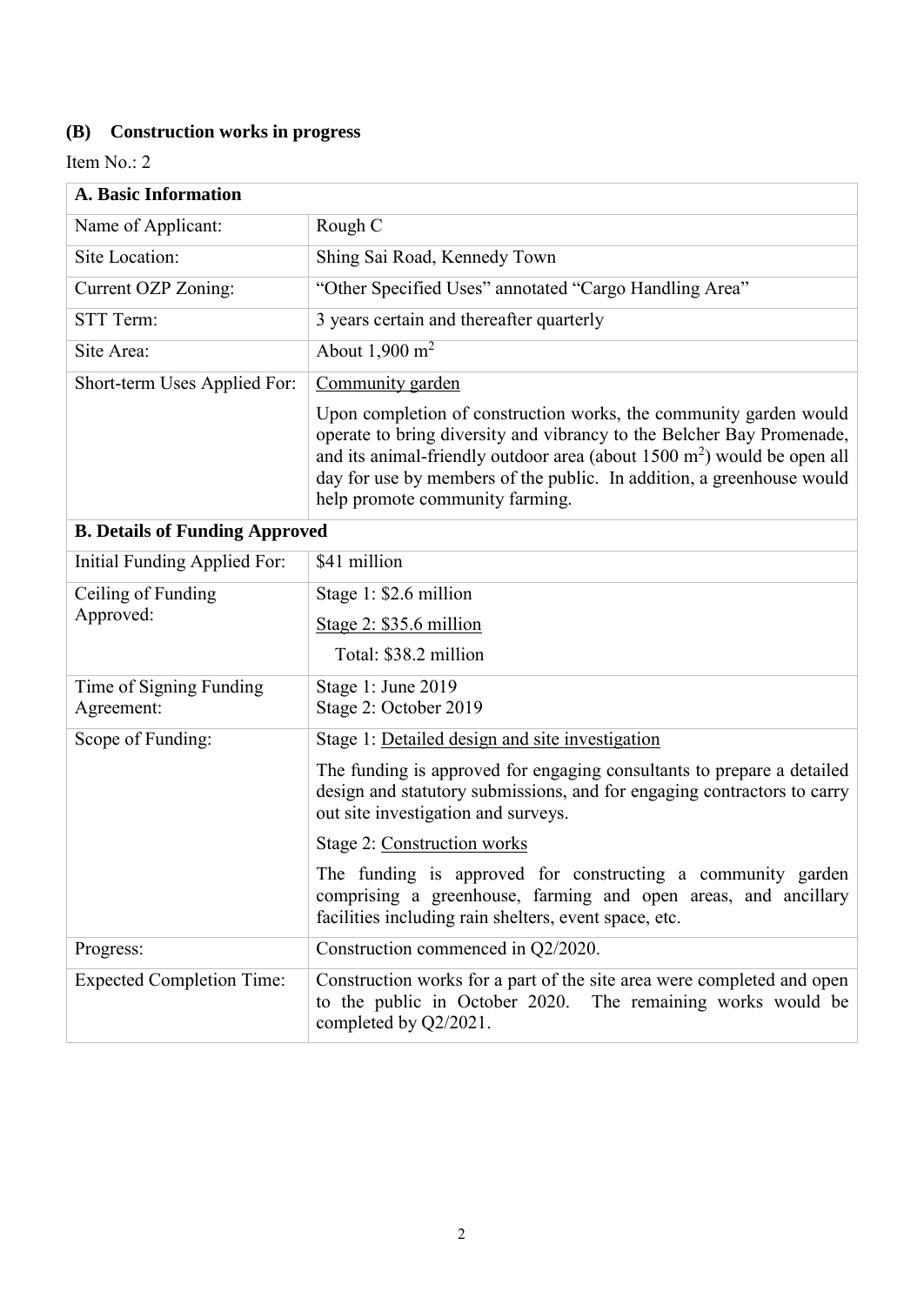# **(B) Construction works in progress**

| <b>A. Basic Information</b>           |                                                                                                                                                                                                                                                       |  |
|---------------------------------------|-------------------------------------------------------------------------------------------------------------------------------------------------------------------------------------------------------------------------------------------------------|--|
| Name of Applicant:                    | House of Joy & Mercy                                                                                                                                                                                                                                  |  |
| Site Location:                        | Ko Po San Tsuen, Kam Tin, Yuen Long                                                                                                                                                                                                                   |  |
| Current OZP Zoning:                   | "Agriculture"                                                                                                                                                                                                                                         |  |
| <b>STT Term:</b>                      | From the date of possession up to 3 August 2021 and thereafter<br>quarterly                                                                                                                                                                           |  |
| Site Area:                            | About $1,100 \text{ m}^2$                                                                                                                                                                                                                             |  |
| Short-term Uses Applied For:          | Animal boarding establishment                                                                                                                                                                                                                         |  |
|                                       | The NGO is constructing a one-storey structure, enclosed with<br>soundproofing and heat insulation materials, to provide stray animals<br>with a temporary place to live.                                                                             |  |
| <b>B. Details of Funding Approved</b> |                                                                                                                                                                                                                                                       |  |
| Initial Funding Applied For:          | \$6 million                                                                                                                                                                                                                                           |  |
| Ceiling of Funding Approved:          | \$13.9 million                                                                                                                                                                                                                                        |  |
| Time of Signing Funding<br>Agreement: | October 2019;<br>September 2020 (supplementary)                                                                                                                                                                                                       |  |
| Scope of Funding:                     | Detailed design and construction works                                                                                                                                                                                                                |  |
|                                       | The funding is approved for engaging a consultant to prepare a<br>detailed design of the animal boarding establishment and statutory<br>submissions, and for engaging contractors to carry out site<br>investigation, surveys and construction works. |  |
| Progress:                             | Construction commenced in Q3/2020.                                                                                                                                                                                                                    |  |
| <b>Expected Completion Time:</b>      | Q2/2021                                                                                                                                                                                                                                               |  |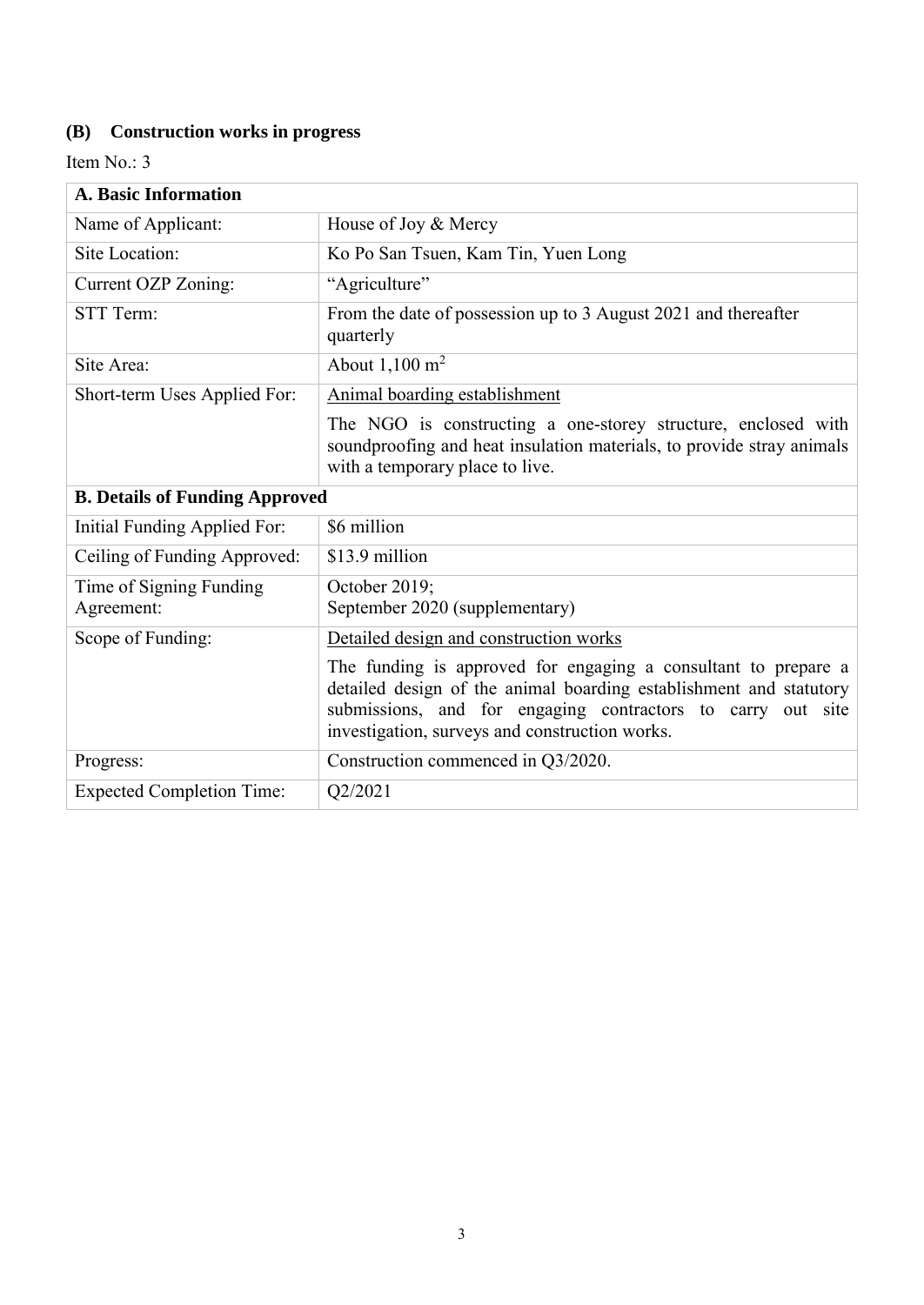# **(B) Construction works in progress**

| <b>A. Basic Information</b>           |                                                                                                                                                                                                             |
|---------------------------------------|-------------------------------------------------------------------------------------------------------------------------------------------------------------------------------------------------------------|
| Name of Applicant:                    | Hong Kong Seeing Eye Dog Services                                                                                                                                                                           |
| Site Location:                        | Lin Ma Hang Road, Ta Kwu Ling (Ex-Sam Wo Public School)                                                                                                                                                     |
| Current OZP Zoning:                   | "Government, Institution or Community"                                                                                                                                                                      |
| STT Term:                             | 5 years certain and thereafter quarterly                                                                                                                                                                    |
| Site Area:                            | About $2,400 \text{ m}^2$                                                                                                                                                                                   |
| Short-term Uses Applied For:          | Guide dog training school                                                                                                                                                                                   |
|                                       | The NGO is restoring the previous vacant school premises and open<br>area for a guide dog training school and some ancillary facilities to<br>serve people with visual disability.                          |
| <b>B. Details of Funding Approved</b> |                                                                                                                                                                                                             |
| Initial Funding Applied For:          | \$39 million                                                                                                                                                                                                |
| Ceiling of Funding Approved:          | Stage 1: \$3 million                                                                                                                                                                                        |
|                                       | Stage $2: $53.4$ million                                                                                                                                                                                    |
|                                       | Total: \$56.4 million                                                                                                                                                                                       |
| Time of Signing Funding               | Stage 1: October 2019                                                                                                                                                                                       |
| Agreement:                            | Stage 2: December 2020                                                                                                                                                                                      |
| Scope of Funding:                     | Stage 1: Detailed design and site investigation                                                                                                                                                             |
|                                       | The funding is approved for engaging a consultant to prepare a<br>detailed design of the facilities and statutory submissions, and for<br>engaging contractors to carry out site investigation and surveys. |
|                                       | <b>Stage 2: Construction works</b>                                                                                                                                                                          |
|                                       | The funding is approved for the construction works in accordance with<br>the detailed design.                                                                                                               |
| Progress:                             | Construction works commenced in Q4/2020.                                                                                                                                                                    |
| <b>Expected Completion Time:</b>      | Q1/2022                                                                                                                                                                                                     |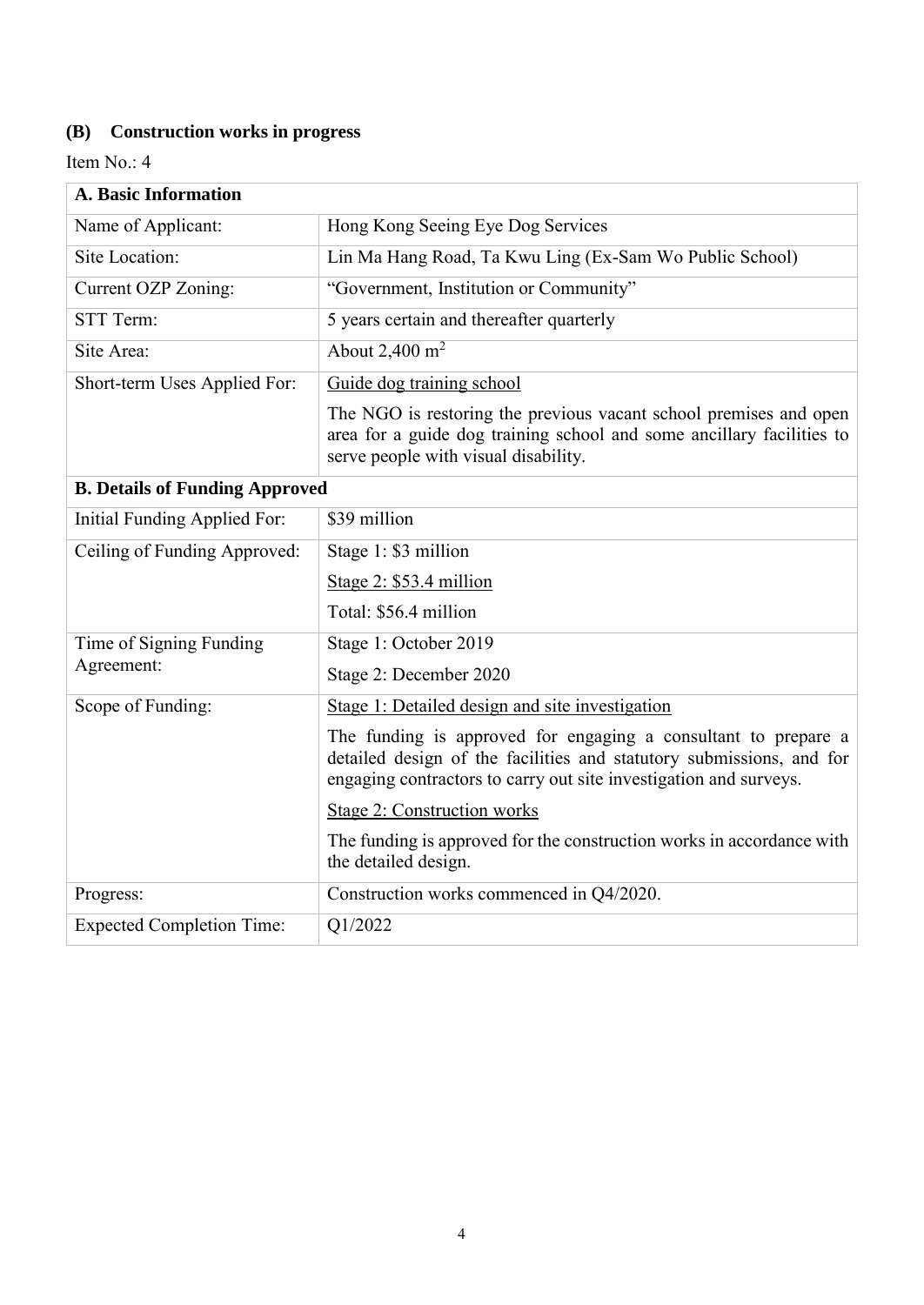| <b>A. Basic Information</b>           |                                                                                                                                                                                      |  |  |  |
|---------------------------------------|--------------------------------------------------------------------------------------------------------------------------------------------------------------------------------------|--|--|--|
| Name of Applicant:                    | Fruit Garden Social Enterprise                                                                                                                                                       |  |  |  |
| Site Location:                        | Ha Chuk Yuen Road, San Tin, Yuen Long (Ex-Chuk Hing Public<br>School)                                                                                                                |  |  |  |
| Current OZP Zoning:                   | "Village Type Development"                                                                                                                                                           |  |  |  |
| STT Term:                             | From the date of possession up to 2 August 2022 and thereafter<br>quarterly                                                                                                          |  |  |  |
| Site Area:                            | About $1,600 \text{ m}^2$                                                                                                                                                            |  |  |  |
| Short-term Uses Applied For:          | Community service centre<br>The NGO is restoring the previous vacant school premises into a<br>community service centre, with facilities catered for farming and<br>animal training. |  |  |  |
| <b>B. Details of Funding Approved</b> |                                                                                                                                                                                      |  |  |  |

| Initial Funding Applied For:                                                                      | \$25 million                                                                                                                                                                                                |
|---------------------------------------------------------------------------------------------------|-------------------------------------------------------------------------------------------------------------------------------------------------------------------------------------------------------------|
| Ceiling of Funding Approved:                                                                      | Stage 1: \$2.1 million                                                                                                                                                                                      |
| Time of Signing Funding<br>Agreement:                                                             | November 2019                                                                                                                                                                                               |
| Scope of Funding:                                                                                 | Detailed design and site investigation                                                                                                                                                                      |
|                                                                                                   | The funding is approved for engaging a consultant to prepare a<br>detailed design of the facilities and statutory submissions, and for<br>engaging contractors to carry out site investigation and surveys. |
| Progress:                                                                                         | The detailed design and site investigation are close to completion. The<br>NGO is preparing tender documents before kick-starting construction<br>works.                                                    |
| <b>Expected Completion Time</b><br>(For Detailed Design and Site)<br><b>Investigation Stage):</b> | Q3/2021                                                                                                                                                                                                     |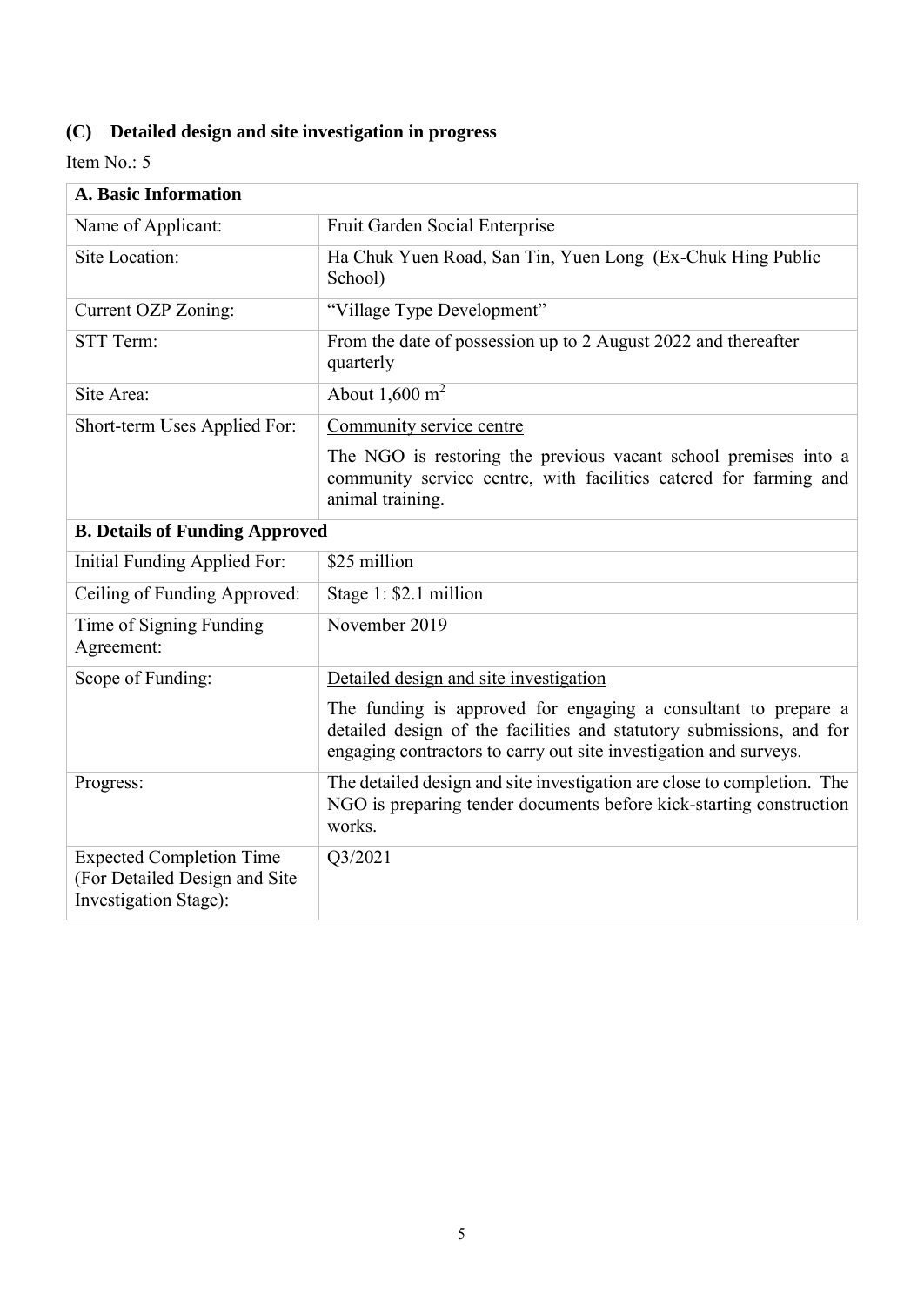| A. Basic Information                                                                      |                                                                                                                                                                                                                       |  |
|-------------------------------------------------------------------------------------------|-----------------------------------------------------------------------------------------------------------------------------------------------------------------------------------------------------------------------|--|
| Name of Applicant:                                                                        | Muhammadia Ghosia Islamic Association                                                                                                                                                                                 |  |
| Site Location:                                                                            | Tan Kwai Tsuen, Yuen Long (Ex-Ying Yin Catholic Primary<br>School)                                                                                                                                                    |  |
| Current OZP Zoning:                                                                       | "Government, Institution or Community"                                                                                                                                                                                |  |
| STT Term:                                                                                 | 3 years certain and thereafter quarterly                                                                                                                                                                              |  |
| Site Area:                                                                                | About $1,800 \text{ m}^2$                                                                                                                                                                                             |  |
| Short-term Uses Applied For:                                                              | Community service centre                                                                                                                                                                                              |  |
|                                                                                           | The NGO is restoring the previous vacant school premises into a<br>community service centre, particularly for members of ethnic<br>minorities.                                                                        |  |
| <b>B. Details of Funding Approved</b>                                                     |                                                                                                                                                                                                                       |  |
| Initial Funding Applied For:                                                              | \$17 million                                                                                                                                                                                                          |  |
| Ceiling of Funding Approved:                                                              | Stage 1: \$2.8 million                                                                                                                                                                                                |  |
| Time of Signing Funding<br>Agreement:                                                     | <b>May 2020</b>                                                                                                                                                                                                       |  |
| Scope of Funding:                                                                         | Detailed design and site investigation                                                                                                                                                                                |  |
|                                                                                           | The funding is approved for engaging a consultant to prepare a detailed<br>design of the facilities and statutory submissions, and for engaging<br>contractors to carry out site investigation and surveys.           |  |
| Progress:                                                                                 | The detailed design and site investigation are close to completion. The<br>NGO is preparing drawings and supplementary information to<br>government departments concerned before kick-starting construction<br>works. |  |
| <b>Expected Completion Time</b><br>(For Detailed Design and Site<br>Investigation Stage): | Q4/2021                                                                                                                                                                                                               |  |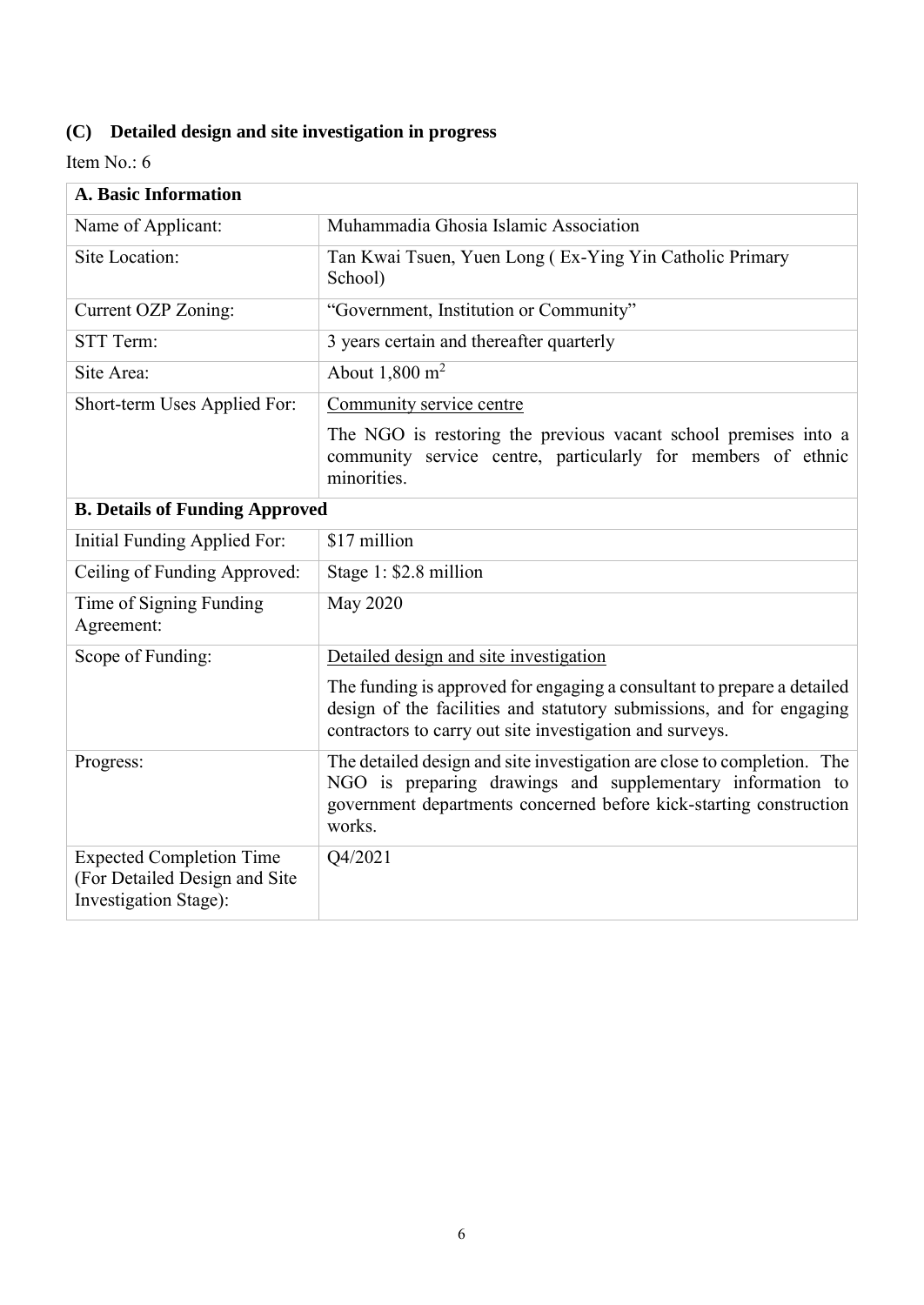| A. Basic Information                                                                      |                                                                                                                                                                                                                       |  |  |
|-------------------------------------------------------------------------------------------|-----------------------------------------------------------------------------------------------------------------------------------------------------------------------------------------------------------------------|--|--|
| Name of Applicant:                                                                        | HK Saving Cat and Dog Association                                                                                                                                                                                     |  |  |
| Site Location:                                                                            | Ko Po San Tsuen, Kam Tin, Yuen Long                                                                                                                                                                                   |  |  |
| Current OZP Zoning:                                                                       | "Agriculture"                                                                                                                                                                                                         |  |  |
| STT Term:                                                                                 | From the date of possession up to 3 August 2023 and thereafter<br>quarterly                                                                                                                                           |  |  |
| Site Area:                                                                                | About $1,400 \text{ m}^2$                                                                                                                                                                                             |  |  |
| Short-term Uses Applied For:                                                              | Animal boarding establishment                                                                                                                                                                                         |  |  |
|                                                                                           | The NGO is constructing one-storey structures, enclosed with<br>soundproofing and heat insulation materials, to provide stray animals<br>with a temporary place to live.                                              |  |  |
| <b>B. Details of Funding Approved</b>                                                     |                                                                                                                                                                                                                       |  |  |
| Initial Funding Applied For:                                                              | \$22 million                                                                                                                                                                                                          |  |  |
| Ceiling of Funding Approved:                                                              | Stage 1: \$4.2 million                                                                                                                                                                                                |  |  |
| Time of Signing Funding<br>Agreement:                                                     | <b>May 2020</b>                                                                                                                                                                                                       |  |  |
| Scope of Funding:                                                                         | Detailed design and site investigation                                                                                                                                                                                |  |  |
|                                                                                           | The funding is approved for engaging a consultant to prepare a detailed<br>design of the facilities and statutory submissions, and for engaging<br>contractors to carry out site investigation and surveys.           |  |  |
| Progress:                                                                                 | The detailed design and site investigation are close to completion. The<br>NGO is preparing drawings and supplementary information to<br>government departments concerned before kick-starting construction<br>works. |  |  |
| <b>Expected Completion Time</b><br>(For Detailed Design and Site<br>Investigation Stage): | Q4/2021                                                                                                                                                                                                               |  |  |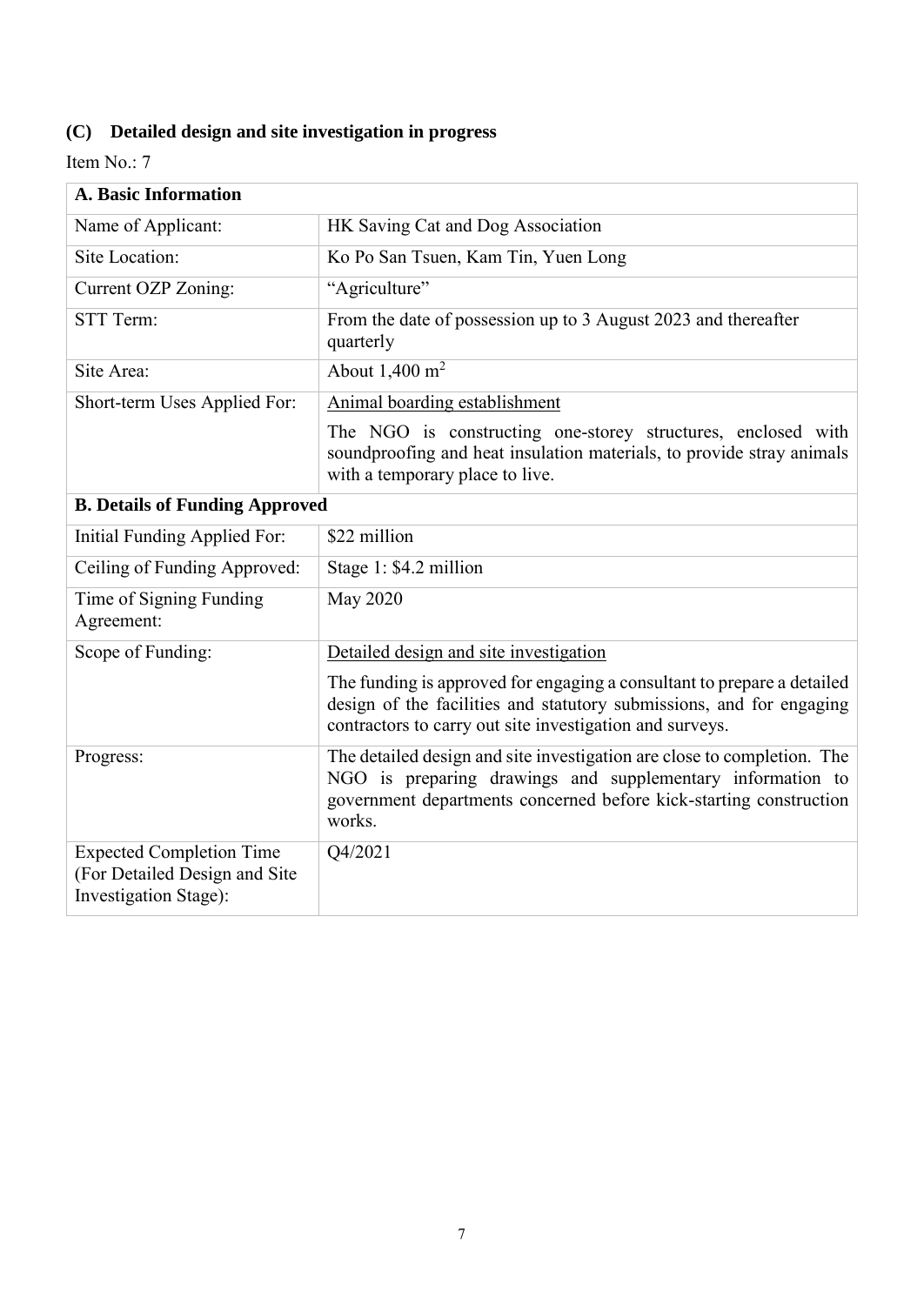| <b>A. Basic Information</b>                                                               |                                                                                                                                                                                                                                               |
|-------------------------------------------------------------------------------------------|-----------------------------------------------------------------------------------------------------------------------------------------------------------------------------------------------------------------------------------------------|
| Name of Applicant:                                                                        | Hong Kong Repertory Theatre                                                                                                                                                                                                                   |
| Site Location:                                                                            | Cox's Road, Yau Tsim Mong (Ex-Portuguese Community School)                                                                                                                                                                                    |
| Current OZP Zoning:                                                                       | "Government, Institution or Community"                                                                                                                                                                                                        |
| STT Term:                                                                                 | 6 years and 9 months certain and thereafter quarterly                                                                                                                                                                                         |
| Site Area:                                                                                | About $1,700 \text{ m}^2$                                                                                                                                                                                                                     |
| Short-term Uses Applied For:                                                              | Theatre education centre                                                                                                                                                                                                                      |
|                                                                                           | The NGO is restoring the previous three-storey school premises, which<br>is a Grade 2 historic building, for a theatre education centre.                                                                                                      |
| <b>B. Details of Funding Approved</b>                                                     |                                                                                                                                                                                                                                               |
| Initial Funding Applied For:                                                              | \$47 million                                                                                                                                                                                                                                  |
| Ceiling of Funding Approved:                                                              | Stage 1: \$8.3 million                                                                                                                                                                                                                        |
| Time of Signing Funding<br>Agreement:                                                     | <b>June 2020</b>                                                                                                                                                                                                                              |
| Scope of Funding:                                                                         | Detailed design and site investigation                                                                                                                                                                                                        |
|                                                                                           | The funding is approved for engaging consultants for preparing a<br>detailed design of the facilities and statutory submissions, and for<br>engaging contractors to carry out site investigation, surveys, and<br>heritage impact assessment. |
| Progress:                                                                                 | The detailed design and site investigation are close to completion. The<br>NGO is preparing drawings and supplementary information to<br>government departments concerned before kick-starting construction<br>works.                         |
| <b>Expected Completion Time</b><br>(For Detailed Design and Site<br>Investigation Stage): | Q4/2021                                                                                                                                                                                                                                       |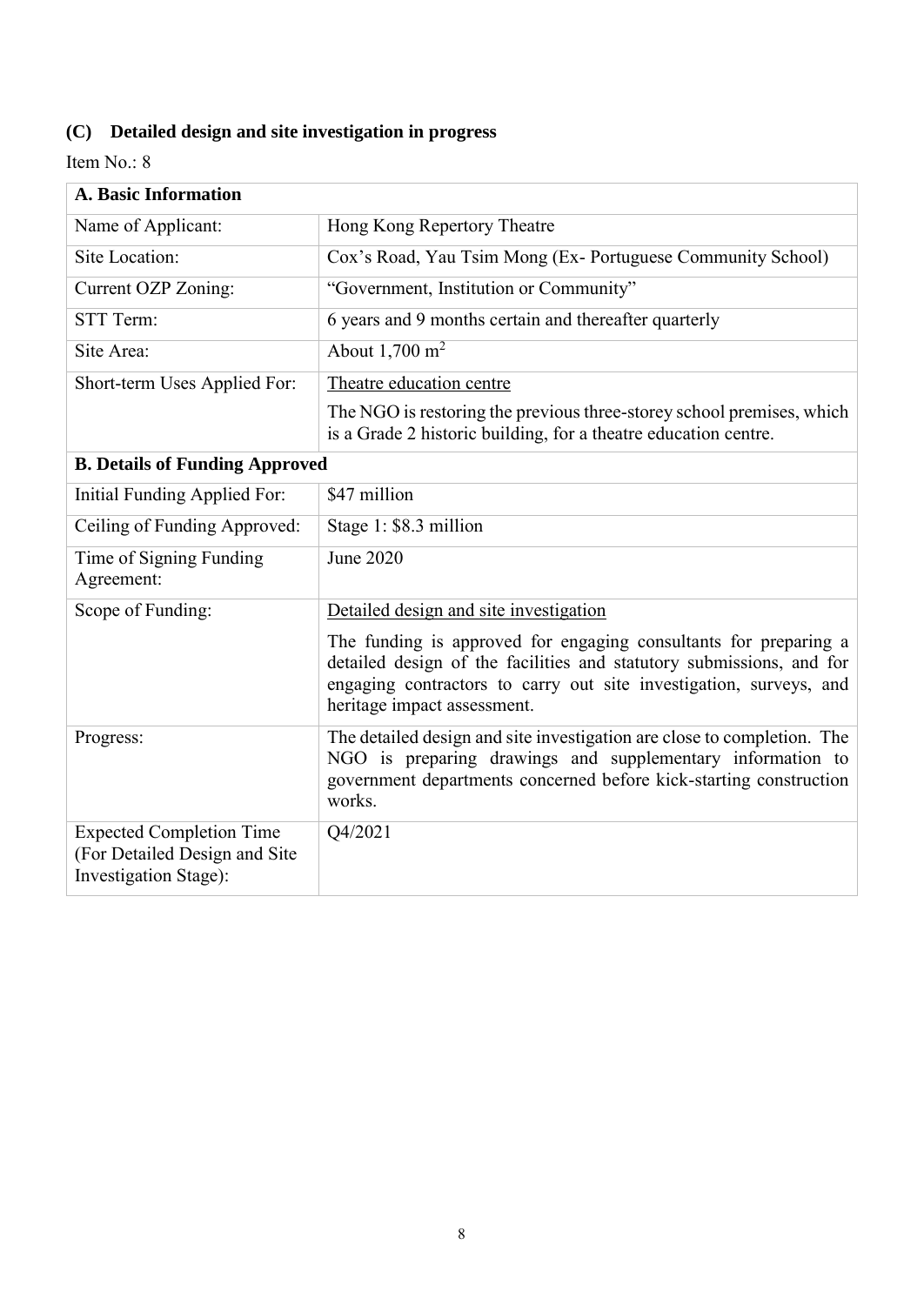| <b>A. Basic Information</b>                                                               |                                                                                                                                                                                                             |
|-------------------------------------------------------------------------------------------|-------------------------------------------------------------------------------------------------------------------------------------------------------------------------------------------------------------|
| Name of Applicant:                                                                        | Hong Kong Photographic Culture Association                                                                                                                                                                  |
| Site Location:                                                                            | Chuen Lung, Tsuen Wan (Ex-Koon Man School)                                                                                                                                                                  |
| Current OZP Zoning:                                                                       | "Government, Institution or Community"                                                                                                                                                                      |
| STT Term:                                                                                 | 4 years and 9 months certain and thereafter quarterly                                                                                                                                                       |
| Site Area:                                                                                | About $800 \text{ m}^2$                                                                                                                                                                                     |
| Short-term Uses Applied For:                                                              | Photography resource centre                                                                                                                                                                                 |
|                                                                                           | The NGO is retrofitting the previous one-storey school premises into a<br>photography resource centre for promoting photography and visual<br>arts.                                                         |
| <b>B. Details of Funding Approved</b>                                                     |                                                                                                                                                                                                             |
| Initial Funding Applied For:                                                              | \$18 million                                                                                                                                                                                                |
| Ceiling of Funding Approved:                                                              | Stage 1: \$3 million                                                                                                                                                                                        |
| Time of Signing Funding<br>Agreement:                                                     | August 2020                                                                                                                                                                                                 |
| Scope of Funding:                                                                         | Detailed design and site investigation                                                                                                                                                                      |
|                                                                                           | The funding is approved for engaging a consultant to prepare a detailed<br>design of the facilities and statutory submissions, and for engaging<br>contractors to carry out site investigation and surveys. |
| Progress:                                                                                 | The detailed design and site investigation are in progress. The NGO is<br>preparing drawings and supplementary information to government<br>departments concerned before kick-starting construction works.  |
| <b>Expected Completion Time</b><br>(For Detailed Design and Site<br>Investigation Stage): | Q4/2021                                                                                                                                                                                                     |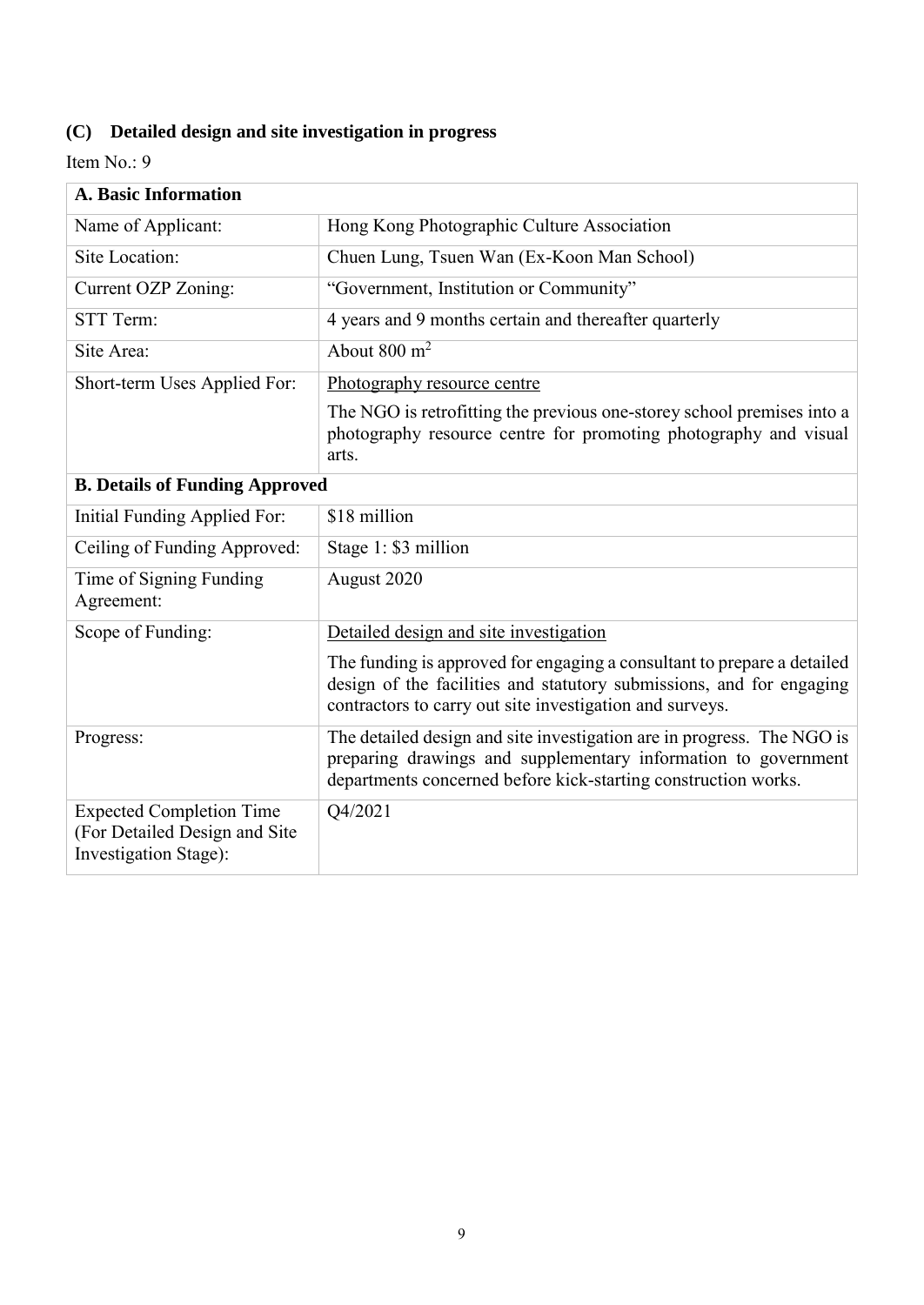| <b>A. Basic Information</b>                                                               |                                                                                                                                                                                                             |
|-------------------------------------------------------------------------------------------|-------------------------------------------------------------------------------------------------------------------------------------------------------------------------------------------------------------|
| Name of Applicant:                                                                        | Tin Shui Wai Community Development Network                                                                                                                                                                  |
| Site Location:                                                                            | Ping Shan, Tin Shui Wai                                                                                                                                                                                     |
| Current OZP Zoning:                                                                       | "Open Space"                                                                                                                                                                                                |
| STT Term:                                                                                 | 3 years certain and thereafter quarterly                                                                                                                                                                    |
| Site Area:                                                                                | About $20,000 \text{ m}^2$                                                                                                                                                                                  |
| Short-term Uses Applied For:                                                              | Farming and fishery education centre                                                                                                                                                                        |
|                                                                                           | The NGO is turning the vacant site, which is mainly green space with<br>two abandoned fishponds, into a farming and fishery education centre<br>for local residents.                                        |
| <b>B. Details of Funding Approved</b>                                                     |                                                                                                                                                                                                             |
| Initial Funding Applied For:                                                              | \$5 million                                                                                                                                                                                                 |
| Ceiling of Funding Approved:                                                              | Stage 1: \$2 million                                                                                                                                                                                        |
| Time of Signing Funding<br>Agreement:                                                     | October 2020                                                                                                                                                                                                |
| Scope of Funding:                                                                         | Detailed design and site investigation                                                                                                                                                                      |
|                                                                                           | The funding is approved for engaging a consultant to prepare a detailed<br>design of the facilities and statutory submissions, and for engaging<br>contractors to carry out site investigation and surveys. |
| Progress:                                                                                 | The NGO is engaging a consultancy firm to carry out the detailed<br>design.                                                                                                                                 |
| <b>Expected Completion Time</b><br>(For Detailed Design and Site<br>Investigation Stage): | Q4/2021                                                                                                                                                                                                     |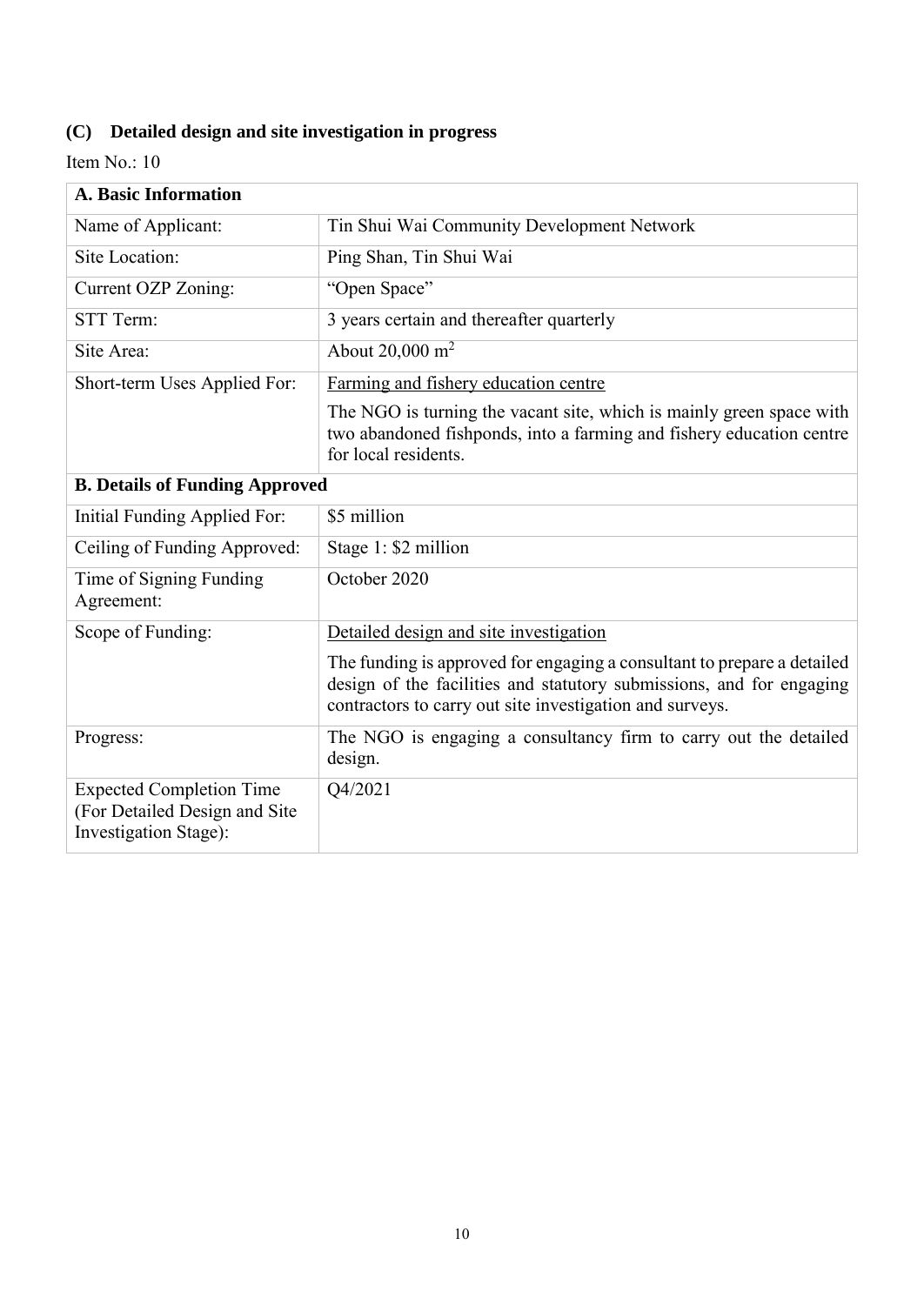| <b>A. Basic Information</b>                                                               |                                                                                                                                                                                                             |
|-------------------------------------------------------------------------------------------|-------------------------------------------------------------------------------------------------------------------------------------------------------------------------------------------------------------|
| Name of Applicant:                                                                        | <b>Anfield Hearts Foundation</b>                                                                                                                                                                            |
| Site Location:                                                                            | Mai Po San Tsuen, Mai Po, Yuen Long (Ex-Koon Ying Public<br>School)                                                                                                                                         |
| Current OZP Zoning:                                                                       | "Village Type Development"                                                                                                                                                                                  |
| STT Term:                                                                                 | 5 years certain and thereafter quarterly                                                                                                                                                                    |
| Site Area:                                                                                | About $1,100 \text{ m}^2$                                                                                                                                                                                   |
| Short-term Uses Applied For:                                                              | Non-profit school for children with special needs                                                                                                                                                           |
|                                                                                           | The NGO is planning to construct a non-profit school for children with<br>special educational needs.                                                                                                        |
| <b>B. Details of Funding Approved</b>                                                     |                                                                                                                                                                                                             |
| Initial Funding Applied For:                                                              | \$13 million                                                                                                                                                                                                |
| Ceiling of Funding Approved:                                                              | Stage 1: \$3.3 million                                                                                                                                                                                      |
| Time of Signing Funding<br>Agreement:                                                     | November 2020                                                                                                                                                                                               |
| Scope of Funding:                                                                         | Detailed design and site investigation                                                                                                                                                                      |
|                                                                                           | The funding is approved for engaging a consultant to prepare a detailed<br>design of the facilities and statutory submissions, and for engaging<br>contractors to carry out site investigation and surveys. |
| Progress:                                                                                 | The NGO has engaged a consultancy firm to carry out the detailed<br>design.                                                                                                                                 |
| <b>Expected Completion Time</b><br>(For Detailed Design and Site<br>Investigation Stage): | Q4/2021                                                                                                                                                                                                     |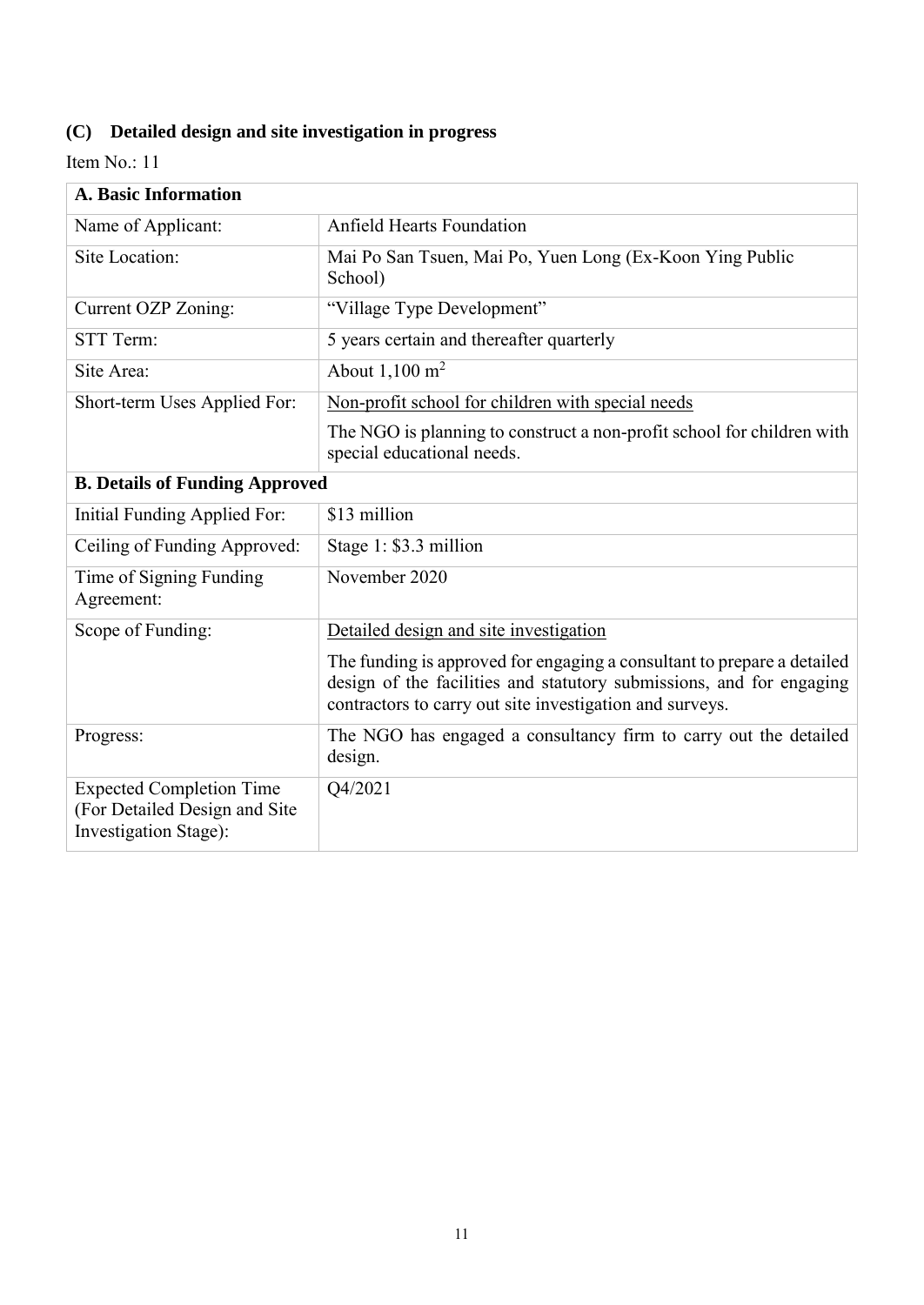| <b>A. Basic Information</b>                                                                 |                                                                                                                                                                                                            |
|---------------------------------------------------------------------------------------------|------------------------------------------------------------------------------------------------------------------------------------------------------------------------------------------------------------|
| Name of Applicant:                                                                          | St. James' Settlement                                                                                                                                                                                      |
| Site Location:                                                                              | Quarry Bay Harbourfront                                                                                                                                                                                    |
| Current OZP Zoning:                                                                         | "Open Space"                                                                                                                                                                                               |
| STT Term:                                                                                   | From the date of possession up to 30 June 2024 and thereafter<br>quarterly                                                                                                                                 |
| Site Area:                                                                                  | About $3,700 \text{ m}^2$                                                                                                                                                                                  |
| Short-term Uses Applied For:                                                                | Open recreation and sitting out area                                                                                                                                                                       |
|                                                                                             | The NGO is planning to turn the vacant harbourfront site into open<br>lawn space with ancillary facilities for local residents.                                                                            |
| <b>B. Details of Funding Approved</b>                                                       |                                                                                                                                                                                                            |
| Initial Funding Applied For:                                                                | \$60 million                                                                                                                                                                                               |
| Ceiling of Funding Approved:                                                                | Stage 1: \$1.3 million                                                                                                                                                                                     |
| Time of Signing Funding<br>Agreement:                                                       | March 2021                                                                                                                                                                                                 |
| Scope of Funding:                                                                           | Detailed design and site investigation                                                                                                                                                                     |
|                                                                                             | The funding is approved for engaging a consultant to prepare a detailed<br>design in respect of the landscape and lighting for the site, and for<br>engaging a contractor to carry out site investigation. |
| Progress:                                                                                   | The NGO is engaging a consultancy firm to carry out the detailed<br>landscape and lighting design, and a contractor for site investigation.                                                                |
| <b>Expected Completion Time</b><br>(For Detailed Design and<br>Ground Investigation Stage): | Q3/2021                                                                                                                                                                                                    |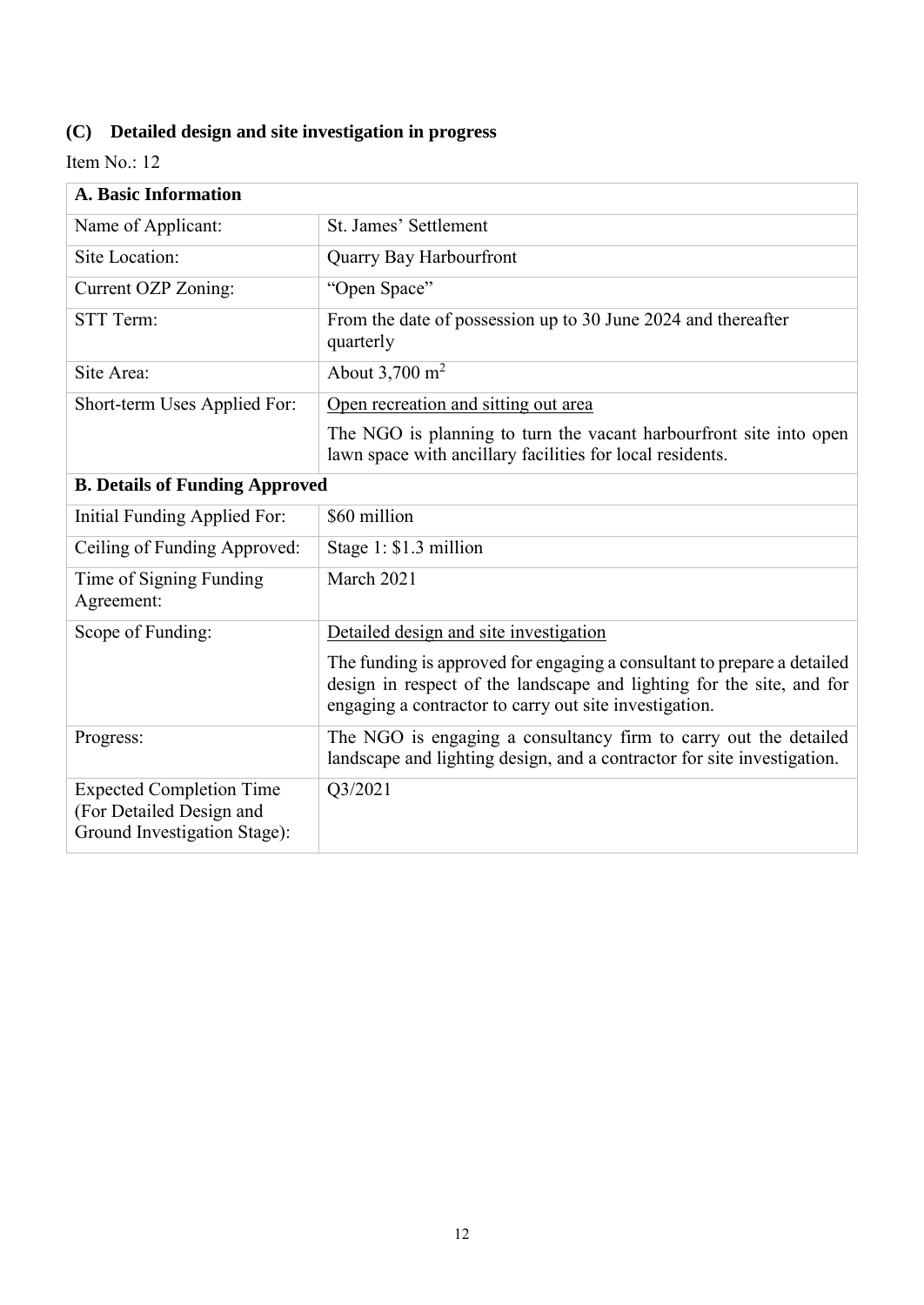| <b>A. Basic Information</b>                                                               |                                                                                                                                                                                                             |
|-------------------------------------------------------------------------------------------|-------------------------------------------------------------------------------------------------------------------------------------------------------------------------------------------------------------|
| Name of Applicant:                                                                        | Positive Life Association                                                                                                                                                                                   |
| Site Location:                                                                            | Wai Tau Village, Tai Po (Ex-Wai Tau School)                                                                                                                                                                 |
| <b>Current OZP Zoning:</b>                                                                | "Government, Institution or Community"                                                                                                                                                                      |
| <b>STT Term:</b>                                                                          | 6 years certain and thereafter quarterly                                                                                                                                                                    |
| Site Area:                                                                                | About $2,700 \text{ m}^2$                                                                                                                                                                                   |
| Short-term Uses Applied For:                                                              | Non-profit kindergarten for children with special needs                                                                                                                                                     |
|                                                                                           | The NGO is planning to construct a non-profit kindergarten for<br>children with special educational needs.                                                                                                  |
| <b>B. Details of Funding Approved</b>                                                     |                                                                                                                                                                                                             |
| <b>Initial Funding Applied For:</b>                                                       | \$60 million                                                                                                                                                                                                |
| Ceiling of Funding Approved:                                                              | Stage 1: \$6.9 million                                                                                                                                                                                      |
| Time of Signing Funding<br>Agreement:                                                     | March 2021                                                                                                                                                                                                  |
| Scope of Funding:                                                                         | Detailed design and site investigation                                                                                                                                                                      |
|                                                                                           | The funding is approved for engaging a consultant to prepare a detailed<br>design of the facilities and statutory submissions, and for engaging<br>contractors to carry out site investigation and surveys. |
| Progress:                                                                                 | The NGO is engaging a consultancy firm to carry out the detailed<br>design.                                                                                                                                 |
| <b>Expected Completion Time</b><br>(For Detailed Design and Site<br>Investigation Stage): | Q1/2022                                                                                                                                                                                                     |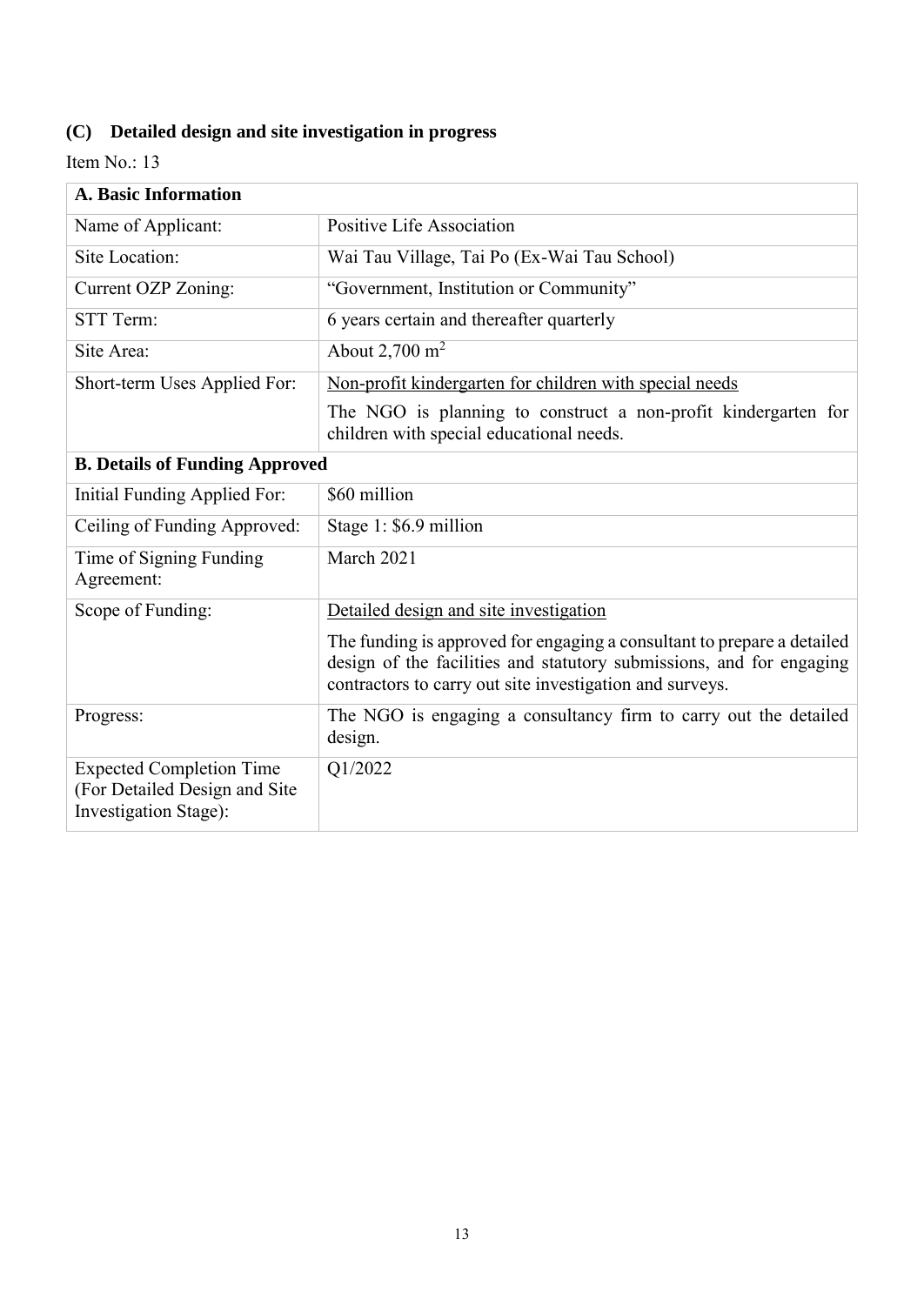#### **(D) Applications in relation to transitional housing**

Item No.: 14

| <b>A. Basic Information</b>           |                                                                                                                                                                                                                                 |
|---------------------------------------|---------------------------------------------------------------------------------------------------------------------------------------------------------------------------------------------------------------------------------|
| Name of Applicant:                    | Society for Community Organization                                                                                                                                                                                              |
| Site Location:                        | Victoria Road, Mount Davis (Ex-Mount Davis Caritas Centre<br>& Ex-Mount Davis Caritas Jockey Club Hostel)                                                                                                                       |
| Current OZP Zoning:                   | "Government, Institution or Community"                                                                                                                                                                                          |
| STT Term:                             | 5 years certain                                                                                                                                                                                                                 |
| Site Area:                            | About $200 \text{ m}^2$                                                                                                                                                                                                         |
| Short-term Uses Applied For:          | <b>Transitional housing</b>                                                                                                                                                                                                     |
|                                       | The NGO is restoring the current four-storey building to<br>13<br>transitional<br>provide<br>11<br>housing<br>units,<br>to<br>each<br>accommodating one to two residents.                                                       |
| <b>B. Details of Funding Approved</b> |                                                                                                                                                                                                                                 |
| Initial Funding Applied For:          | \$5.9 million                                                                                                                                                                                                                   |
| Ceiling of Funding Approved:          | \$7.4 million $\frac{k}{2}$                                                                                                                                                                                                     |
| Time of Signing Funding Agreement:    | October 2019                                                                                                                                                                                                                    |
| Scope of Funding:                     | Detailed design, site investigation and construction works                                                                                                                                                                      |
|                                       | The funding is approved for engaging a consultant to prepare a<br>detailed design of the facilities and statutory submissions, and<br>engaging contractors to carry out site investigation, surveys,<br>and construction works. |
| Progress:                             | The consultancy firm engaged by the NGO has completed the<br>detailed design. The NGO is engaging a contractor through an<br>open tendering exercise to carry out construction works.                                           |
| <b>Expected Completion Time:</b>      | Q4/2021                                                                                                                                                                                                                         |

& This application is a transitional housing project on vacant government land. A funding capped at \$7.4 million was granted to the NGOapplicant for kick-starting the project as soon as possible. As the Finance Committee approved on 7 March 2020 the creation by Transport and Housing Bureau of a non-recurrent commitment of \$5 billion to implement the "Funding Scheme to Support Transitional Housing Projects by Non-government Organisations", funding applications in relation to transitional housing projects thereafter would be processed and assessed under that new scheme.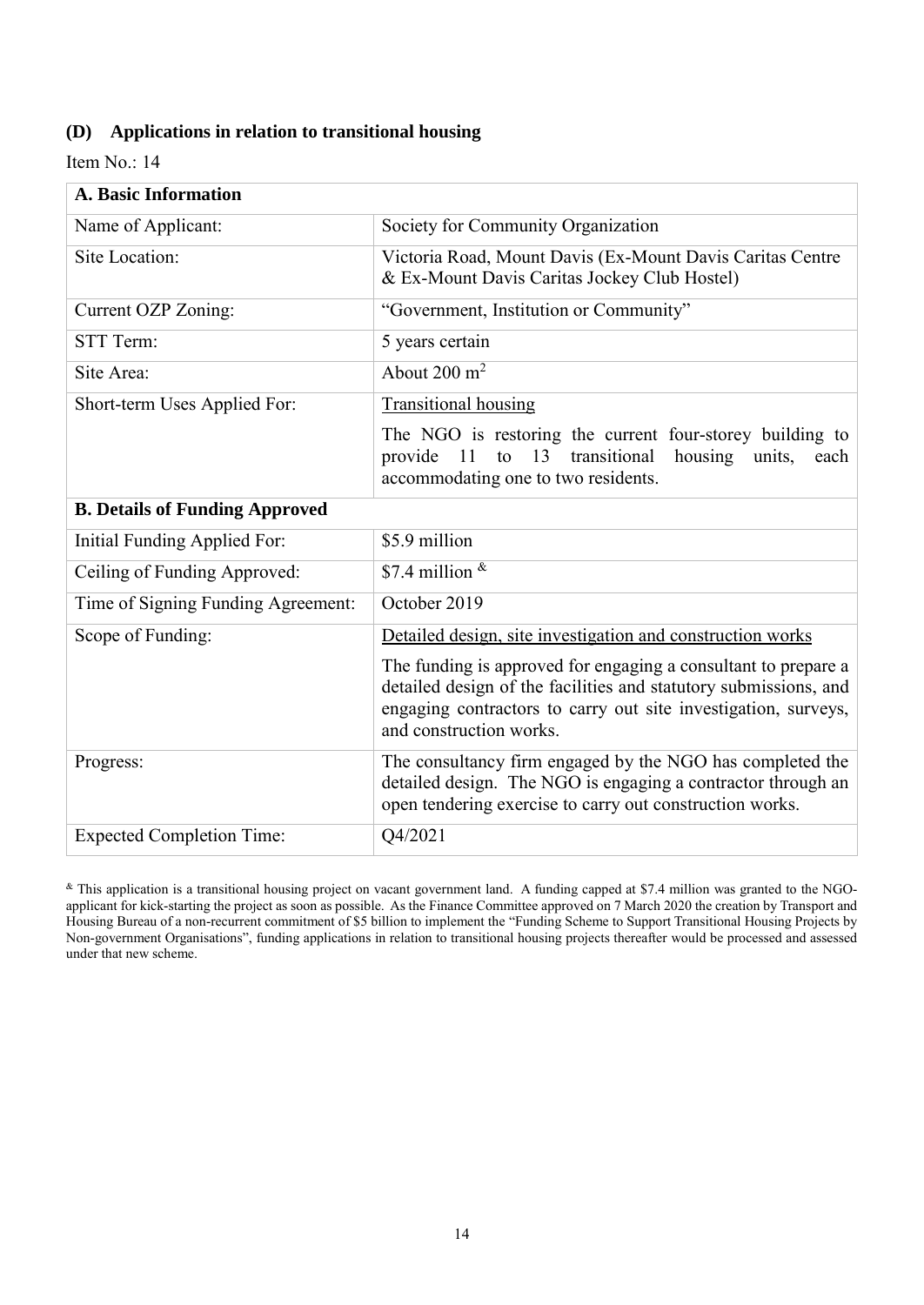#### **(D) Applications in relation to transitional housing**

| <b>A. Basic Information</b>                                                               |                                                                                                                                                                                                         |
|-------------------------------------------------------------------------------------------|---------------------------------------------------------------------------------------------------------------------------------------------------------------------------------------------------------|
| Name of Applicant:                                                                        | The Hong Kong Council of Social Service                                                                                                                                                                 |
| Site Location:                                                                            | Yip Shing Street, Kwai Chung                                                                                                                                                                            |
| Current OZP Zoning:                                                                       | "Road and Industrial"                                                                                                                                                                                   |
| STT Term:                                                                                 | 4 years and 9 months certain and thereafter quarterly                                                                                                                                                   |
| Site Area:                                                                                | About $1,400 \text{ m}^2$                                                                                                                                                                               |
| Short-term Uses Applied For:                                                              | <b>Transitional housing</b>                                                                                                                                                                             |
|                                                                                           | The NGO is planning to construct around 100 modular housing<br>units, each accommodating one to two residents.                                                                                          |
| <b>B. Details of Funding Approved</b>                                                     |                                                                                                                                                                                                         |
| Initial Funding Applied For:                                                              | Preliminary work: \$2.9 million                                                                                                                                                                         |
| Ceiling of Funding Approved:                                                              | Preliminary work: \$2.9 million $\&$                                                                                                                                                                    |
| Time of Signing Funding<br>Agreement:                                                     | November 2019                                                                                                                                                                                           |
| Scope of Funding:                                                                         | Detailed design and site investigation                                                                                                                                                                  |
|                                                                                           | The funding is approved for engaging a consultant to prepare a<br>detailed design of the facilities and statutory submissions, and<br>engaging contractors to carry out site investigation and surveys. |
| Progress:                                                                                 | The detailed design and site investigation are close to completion.<br>The NGO is engaging a contractor to carry out construction works.                                                                |
| <b>Expected Completion Time:</b><br>(For Detailed Design and Site<br>Investigation Stage) | Q2/2021                                                                                                                                                                                                 |

<sup>&</sup>amp; This application is a transitional housing project on vacant government land. A funding capped at \$2.9 million was granted to the NGOapplicant for kick-starting the preliminary work as soon as possible. As the Finance Committee approved on 7 March 2020 the creation by Transport and Housing Bureau of a non-recurrent commitment of \$5 billion to implement the "Funding Scheme to Support Transitional Housing Projects by Non-government Organisations", funding applications in relation to transitional housing projects thereafter, including the remaining construction cost for this project, would be processed and assessed under that new scheme.